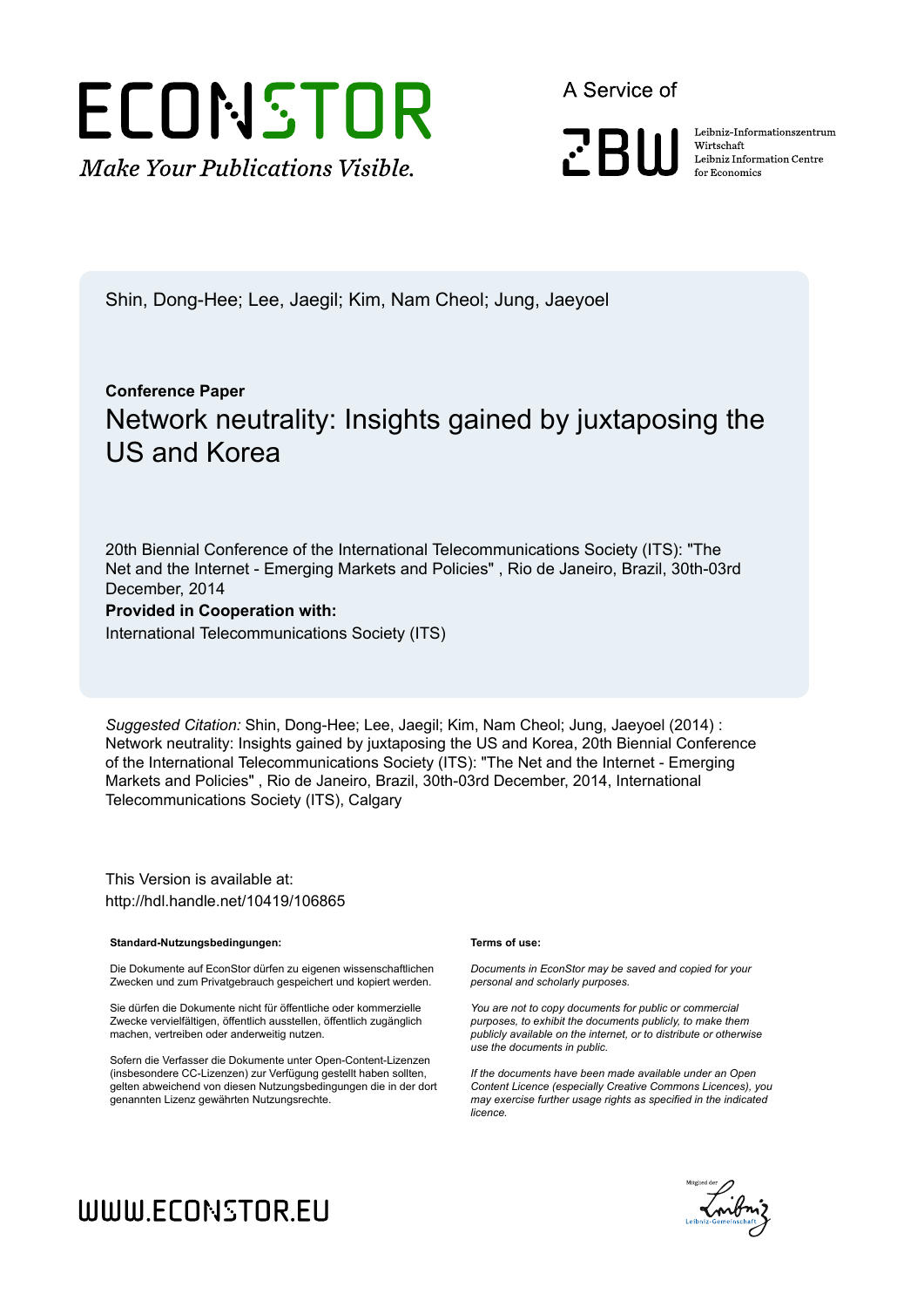Network Neutrality: Insights Gained by Juxtaposing the U.S. and Korea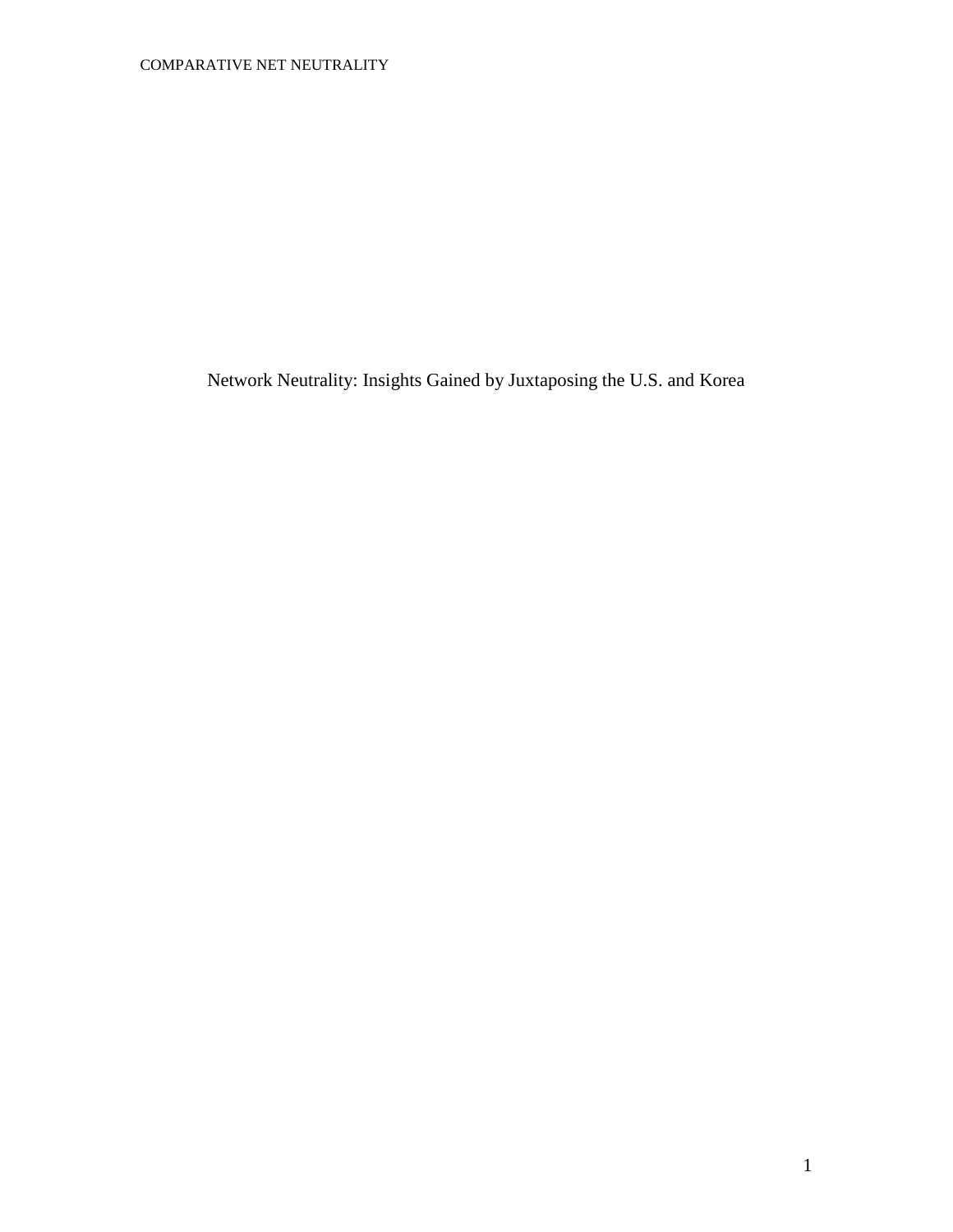#### Abstract

In this study, we compare and contrast the U.S. and Korea in the context of network neutrality, focusing on debates among stakeholders and regulatory approaches. Interesting similarities and differences are highlighted by comparisons within the broadband ecosystem framework: government functions, histories, people's perceptions, regulatory approaches, legislative initiatives, and implementation. In Korea, there is an existing regulatory framework with suggestive guidelines that can be used to address net neutrality in a case-by-case fashion. The U.S. follows a regulatory approach by creating enforceable non-discrimination rules. Our findings suggest that the issue is not only complicated, but also as complex and vague as the parties' diverse interests are. We conclude that a careful combination of government coordination and market forces is an effective way to govern net neutrality.

*Keywords*: Network neutrality; comparative case study; Korea, the U.S.; broadband; competition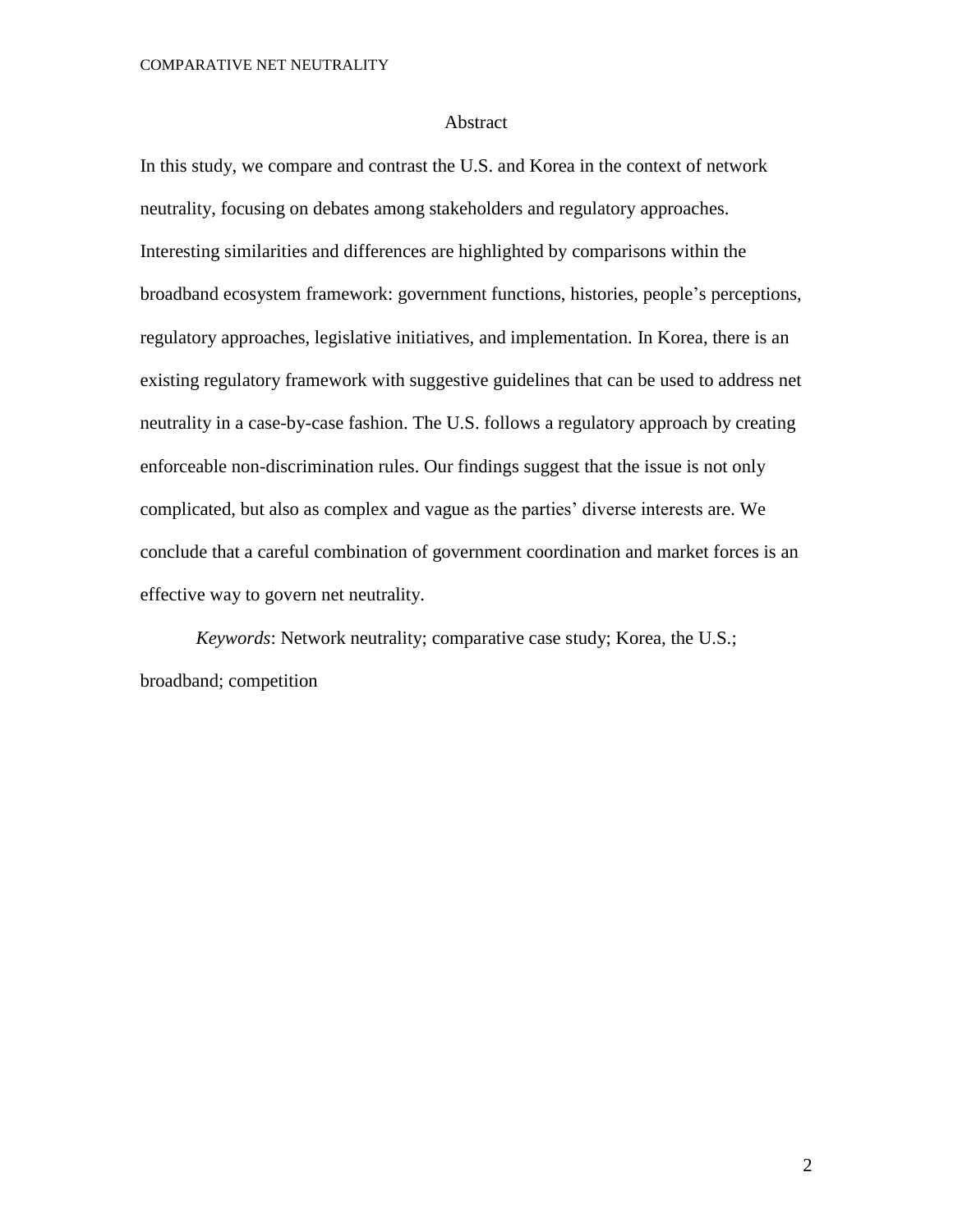Network Neutrality: Insights Gained by Juxtaposing the U.S. and Korea

A debate over net neutrality (NN) debate has emerged over the last several years that has sparked heated debates in telecommunications policy in the U.S. and South Korea (hereafter Korea). NN is an issue around the world, but the developmental typology differs between countries. Originating in the U.S., NN has evolved differently in different contexts. Although NN has numerous facets, the fundamental idea behind NN is that every piece of content and every service over a network should be treated without discrimination (Hart, 2012). This principle advocates no restrictions by Internet service providers (ISPs) or government on content, sites, platforms, kinds of equipment that may be attached, or the modes of communication used (Lee & Wu, 2009). Although NN seems ideal, it is actually very complicated because it involves complex and contextual matters. In this highly dynamic context, research must contextualize the debate over NN to clarify the issues involved. It is important to analyze the issue from an ecological perspective, examining the dynamic relationships between stakeholders with multiple levels of social environment perspectives. Together with the ecological perspective, a comparative analysis investigates relationships among stakeholders, which provide essential insights into the ways that NN has been perceived, discussed, framed, and implemented (Cheng et al., 2012).

For the purpose of contextualizing the NN issue, we select the U.S. and Korea for a comparative case study, as these nations have taken the lead in broadband and information technology (IT) development and the issue of NN has been debated intensely. Given the paucity of comparative research on socio-political dimensions of NN, our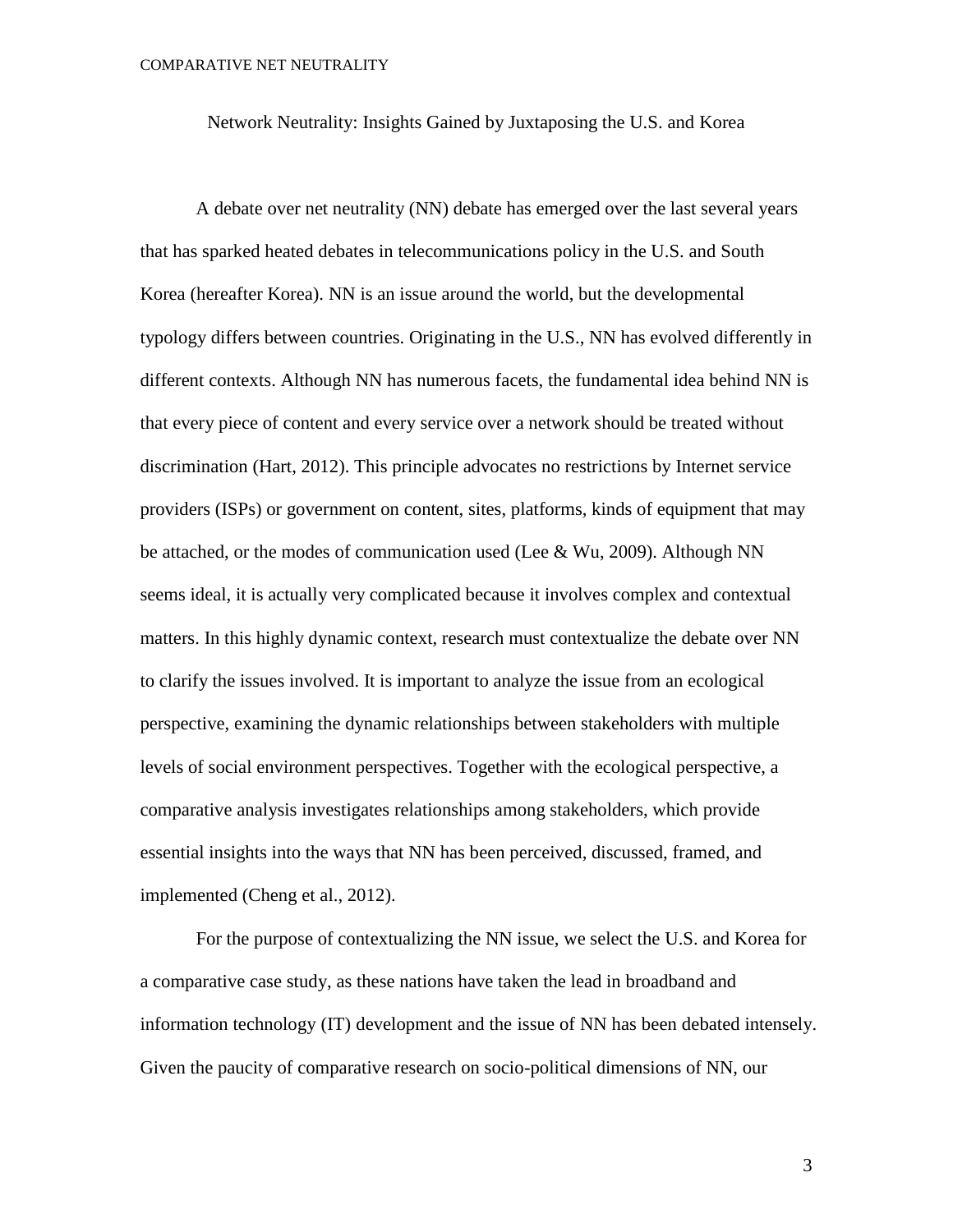findings can provide policymakers with ideas to improve the practice of nationwide network implementation and development. Differences between the strategic initiatives of the U.S. and Korea are heuristically instructive for discussions of next generation network environments. The U.S. position on NN has garnered the most attention, as the U.S. spearheaded the NN agenda (Kraemer, Wiewiorra, & Weinhardt, 2013). At the same time, Korea's initiative is worthy of note because Korea has historically adopted U.S. initiatives and imposed them onto a very different economic and social system that is underpinned by a different legal structure. It is important for countries to clarify issues and resolve possible conflicts before NN is applied.

In this study, we address three core questions:

RQ1: How do national-level policy initiatives address the development of NN? RQ2: How did the different goals and objectives of different countries contribute to patterns of development in industry and society?

RQ3: How do people perceive NN in different countries, and what are the implications of these differences for users and for the future of the Internet?

Two approaches to the study of NN are observed: comparative analyses (1) that seek to *ex-ante* determine the bounds of permissible conduct in markets and (2) case-bycase examinations that eschew direct interventions. In the U.S., although there have been a variety of policies, regulators have imposed rules in *ex-ante* fashion, under the assumption that the regulatory process is too slow to stop abusive practices before considerable damage occurs. In Korea, although whether there are patterns to the policies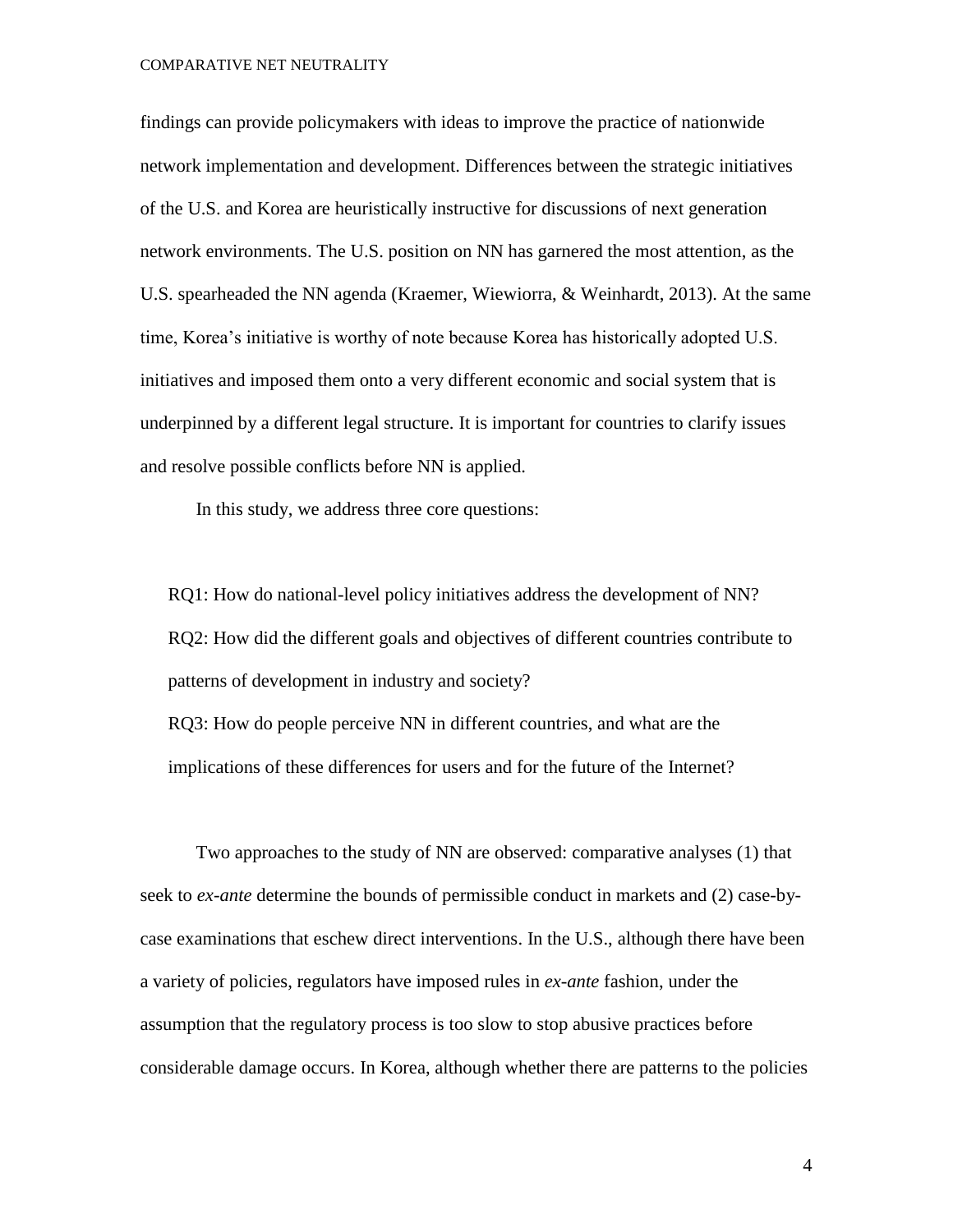applied is not clear, a case-by-case approach is applied that is similar to a wait-and-see approach in which regulators address problems only as they actually develop and then respond to specific instances of abuse. These strategies are examples of indirect coordination in an effort to eschew direct intervention.

These two approaches contrast sharply with Korea's previous broadband developmental typology. The Korean government has taken a highly interventionist and proactive role, whereas the U.S. government has acted as a facilitator to indirectly influence broadband growth. While these differences, within and between nations, may lead to the impression that NN is primarily about *ex-ante* and *ex-post* regulation, the most compelling question is how to equally address the universal service of public policy and to promote competition in industry – that is, how to use networks as tools to benefit the market economy and to promote democracy. For this challenging task there is no "onesize-fits-all" solution, as the level of complexity of the problem is ever-increasing. As Marsden (2010) argues, NN has potentially profound consequences that cannot be left entirely to market stakeholders, however neutral or benign their motives. This implies the need for a new approach, namely contextual regulation or co-regulation (Marsden, 2010). By affording a proactive role for government and a responsive role for industry with sanctions for oversight and omission, co-regulation is a balanced concept, or a middle way between state regulation and pure industry self-regulation. As Watal (2011) argues, coregulation may represent smarter governance, as it resolves the problem of bandwidth scarcity without significantly undercutting incentives for application innovation or affecting consumers.

As shown in previous studies, neither *ex-ante* nor *ex-post* approaches work perfectly. In this study, we seek to identify a reasonable and sustainable balance between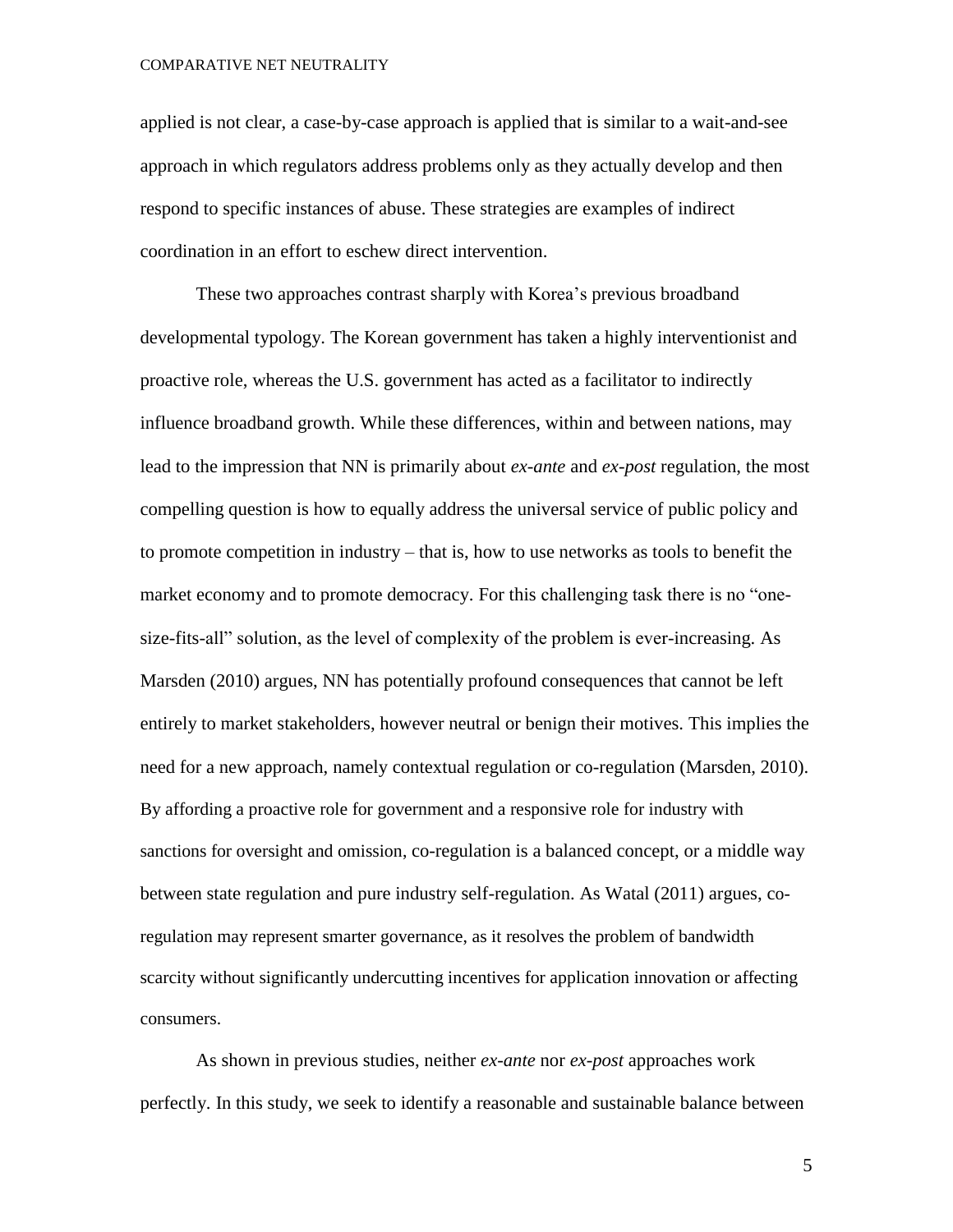regulatory and market-based means for allowing the Internet to evolve as an open platform of economic, political, and societal development in the future.

#### **2. Literature review**

#### Defining NN

While the precise meaning is a matter of debate, NN is a network design paradigm that argues for broadband network providers to be completely detached from the content that is sent over networks (Cheng et al., 2012). NN argues that no bit of information should be prioritized over another. NN proponents claim that telecom companies seek to impose tiered service models in order to control the pipeline and thereby remove competition, create [artificial scarcity,](http://en.wikipedia.org/wiki/Artificial_scarcity) and oblige subscribers to buy their otherwise uncompetitive services (Wu, 2003). They believe NN to be primarily important as a means of preserving current freedoms. On the other hand, opponents of NN characterize NN regulations as a solution in search of a problem, arguing that broadband service providers have no plans to block content or degrade network performance (Yoo, 2012). Critics of NN also argue that data discrimination, particularly to guarantee [quality](http://en.wikipedia.org/wiki/Quality_of_service)  [of service,](http://en.wikipedia.org/wiki/Quality_of_service) is not problematic but is actually highly desirable.

As there is no universal form of NN, debates surrounding NN have varied across national contexts. NN discussions have been rooted in deep political, economic, social, and regulatory contexts. Therefore, it is necessary to approach NN in terms of contextual regulation.

#### Broadband ecosystems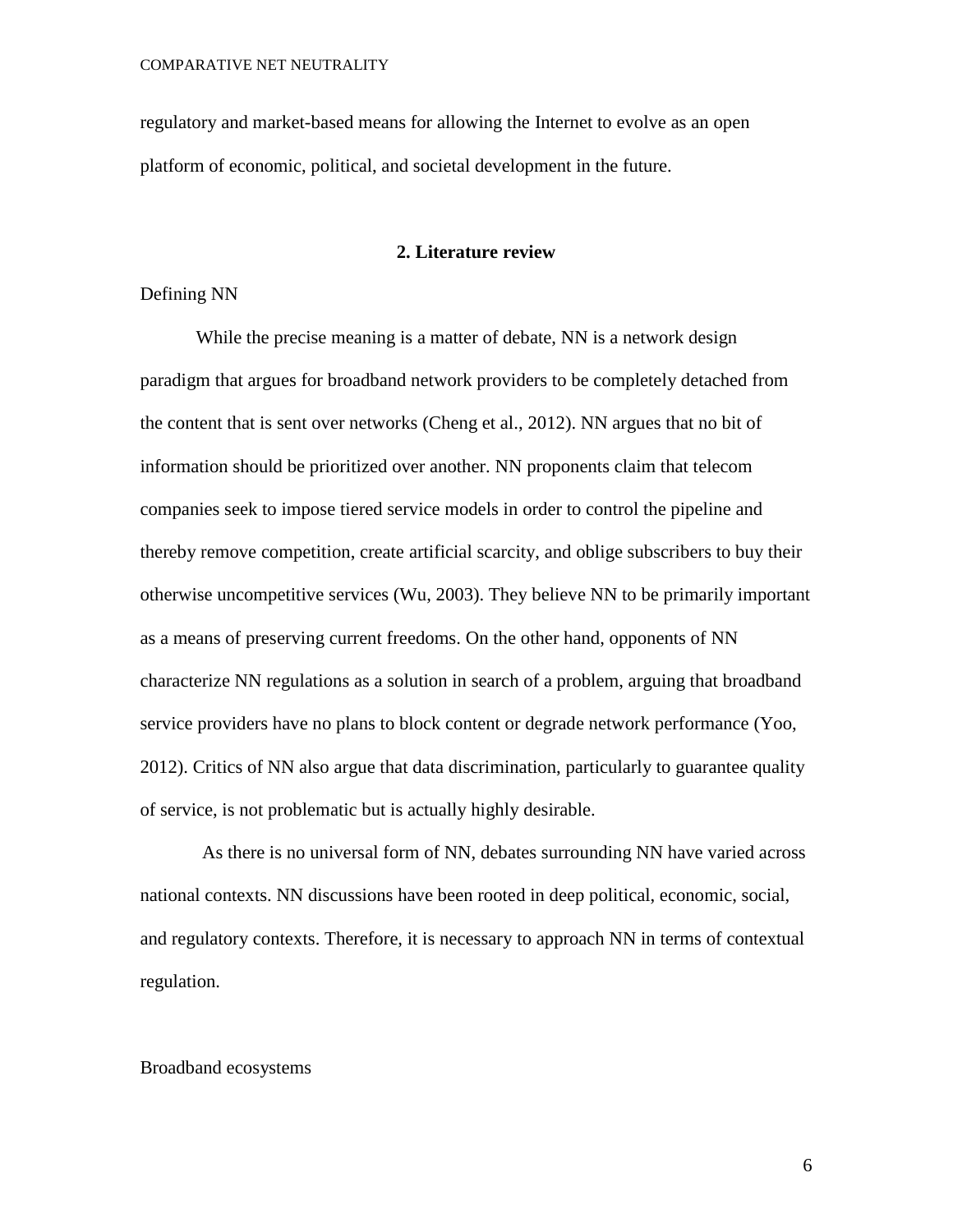NN should be discussed within the broader context of broadband policy, as NN addresses broadband sharing and competition. NN has direct impacts on broadband deployment, consumers, usage, investment, and innovation, all of which constitute the broadband ecosystem. More than just a technological network, broadband is an ecosystem comprised of elements that depend on high-speed connectivity to interact in different ways (Frieden, 2005). Kim (2009) conceptualizes broadband as an interconnected, multilayered ecosystem of high-capacity communications networks, services, applications, and uses/users. The broadband ecosystem includes networks that support high-speed data communication and the services these networks provide (Shin  $\&$ Jung, 2012). It also includes applications provided by these services and users who create applications and content. Investments made by public or private investors and agencies, in addition to user demand, expand the reach of high-speed networks. These networks increase the availability of high-quality services to both users and application providers. Applications use these services to reach users, who in turn respond to the affordability of the services and relevance of the applications. Users then grow in number and sophistication, demanding and driving greater investment in networks, thus creating a virtuous circle for broadband (Choi & Kim, 2010).

As NN involves broadband networks, it is worthwhile to apply the broadband ecosystem perspective to the NN debate. In fact, ecological metaphors are commonly used in discussions of NN by both proponents and opponents (Heimann, 2011). Opponents argue that the environment for innovation must not be weakened by network owners and that regulators should focus on the "environment generated by technological innovation and regulation" and the "design of the media ecology" in order to guarantee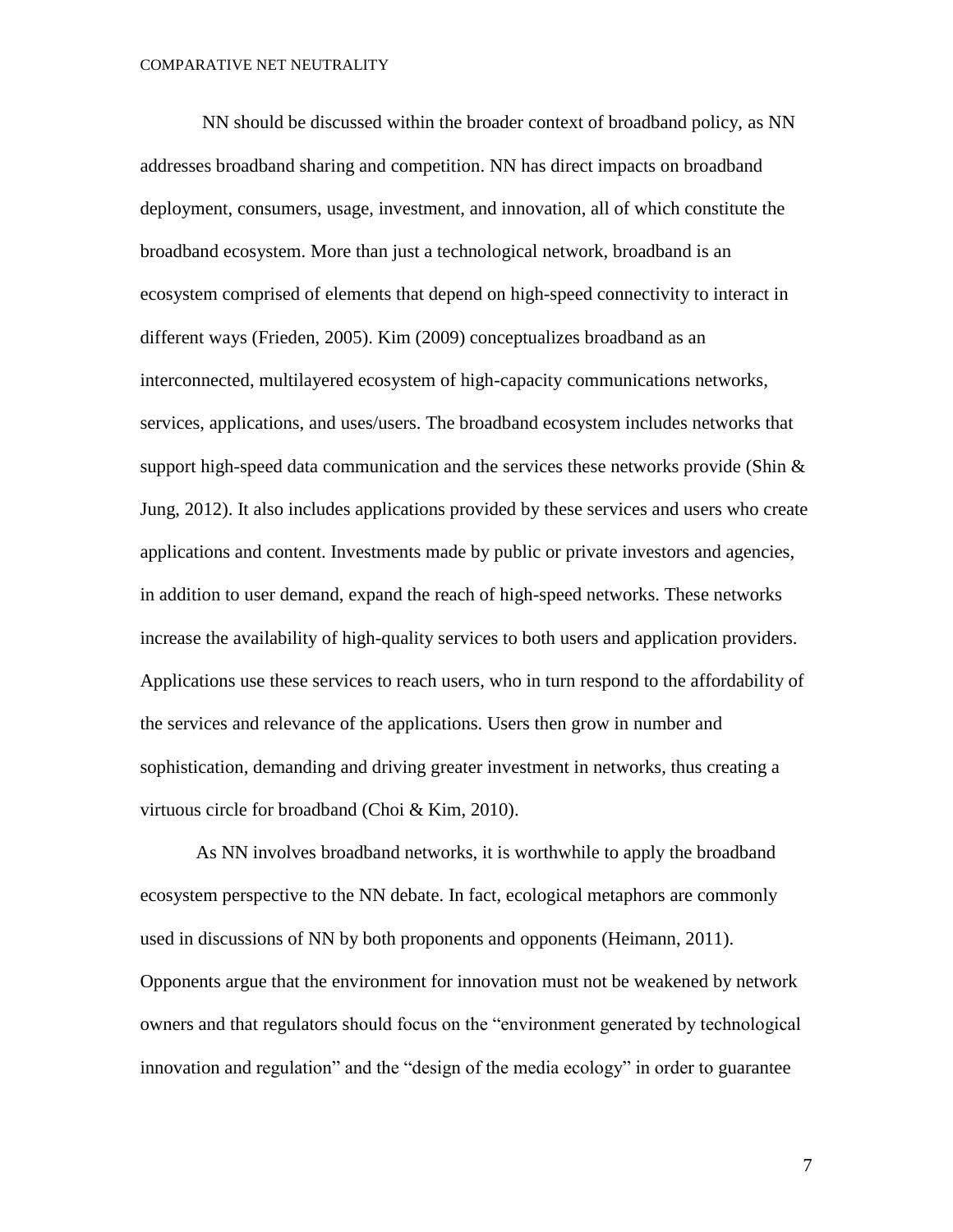media access. Promoting competition throughout the Internet ecosystem is a key purpose of government policy. Opponents of NN also use the ecological metaphor assuming that market players have an obligation to find a new equilibrium to the benefit of the Internet ecosystem and society at large.

#### **3. Methodology**

We employed multiple methods in order to facilitate a contextual understanding of the NN issues in this study. Multiple hybrid methods are particularly suitable for addressing NN as issues in both the U.S. and Korea are very complex. The multiple sources of evidence used in this study are intended to increase the reliability and validity of our results by increasing confidence, strengthening their validity, and reducing methodological bias.

First, archival materials, such as industry reports, government publications, technical reports, and materials pertaining to NN, were collected and analyzed. Informal supplementary data were collected through phone calls, email, casual conversations, and faxes for clarification and follow-up. Secondary data were collected through a literature survey of existing government documents, white papers, industry reports, and media. From the archival data, records outlining a total of 289 events related to NN in Korea and a total of 251 events related to NN in the U.S. from 2000 through 2011 were collected. All data were cross-validated before use.

In the study, data from interviews and secondary sources were organized into basic themes, which were then compiled into organizing themes derived from the background literature. The creation of thematic networks to analyze data followed quite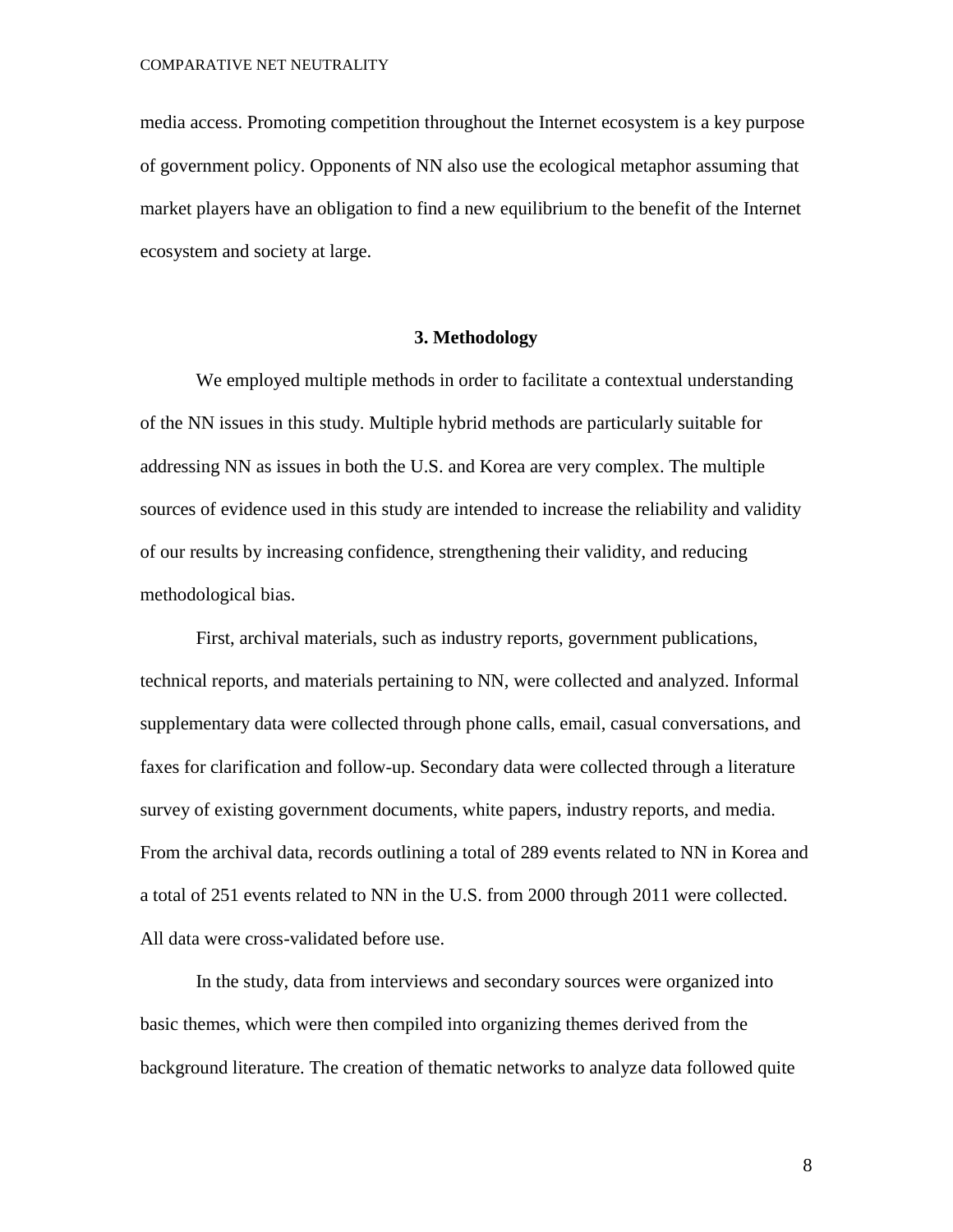naturally from the recognition of issues in the interview topic guide, data from secondary sources, and topics that arose organically during conversations.

A survey method was used for quantitative analysis. The survey was designed in order to identify people's views on NN issues in both study countries. Survey data were collected by a marketing firm that specializes in public opinion surveys. Headquartered in Seoul, the firm has branch offices in the U.S., and maintains robust panel data related to telecom policy. Over a five-month period, a total of 451 users (Korea 220; U.S. 231) were surveyed by the company in the primary language of each country. The English version of the questionnaire was translated into Korean and then back-translated into English to ensure comparability.

Respondents were asked to fill out the survey questionnaire, which was composed of 10 variables representing NN. The variables in the survey were drawn from a literature review (e.g., Crocioni, 2011) and expert suggestions (see Table 2 and Section 4 for variables). Respondents were required to score each variable on a 7-point Likert scale (from strongly disagree to strongly agree). Respondents were also asked to express their opinions about the government's role in NN. The mean scores were used to determine whether there were differences among respondents in different groups. After collecting two sets of data for statistical testing, one-way ANOVA was used to test mean differences among different groups. The ANOVA F statistic was calculated by dividing estimates of the variability between groups by intra-group variability: F=(variance between) / (variance within).

#### **4. People's values in NN**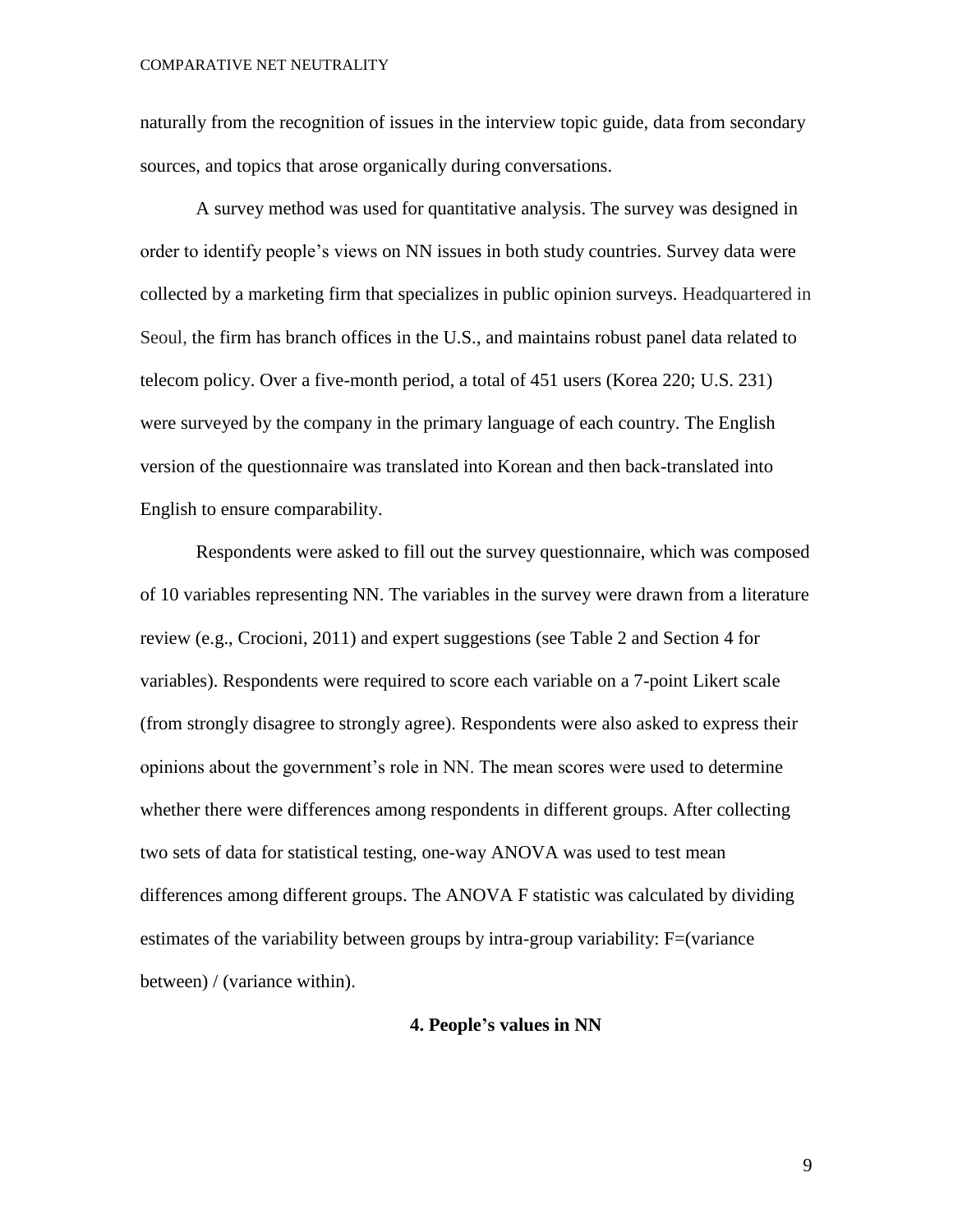The purpose of the quantitative analysis in this study is two-fold: (1) to closely examine how different stakeholders think about specific factors regarding NN, and (2) to further investigate how they view the role of government in NN across countries.

#### *4.1. Analyzing different views of NN*

The quantitative data reveal that people's views expressed in the survey are different for each component of NN and that these components or factors vary across countries. In general, respondents from both countries expressed a great deal of concern about practices of network operators that could force them to pay for Internet service providers they do not use, deny them the choice of a preferred provider, or slow or block Internet services or applications. They generally expressed support for the NN principle, but in different ways. Some expressed strong support; others showed balanced views on network investment and abuse of usage. Some respondents showed neutral opinions or vague opinions. Table 1 shows that positions toward NN are different between countries. The Korean respondents responded more favorable opinions than the U.S. respondents, while the U.S. respondents showed more neutral positions than the Korean respondents. Although the difference was not statistically significant, the U.S. respondents tended to have moderate views of NN, whereas Koreans views skewed in favor of NN. In general, while the U.S. responses were flat and moderate, the Korean responses were bipolar, being both pro and against NN. In general, the positions of Korean respondents were assertive and determinate.

Table 1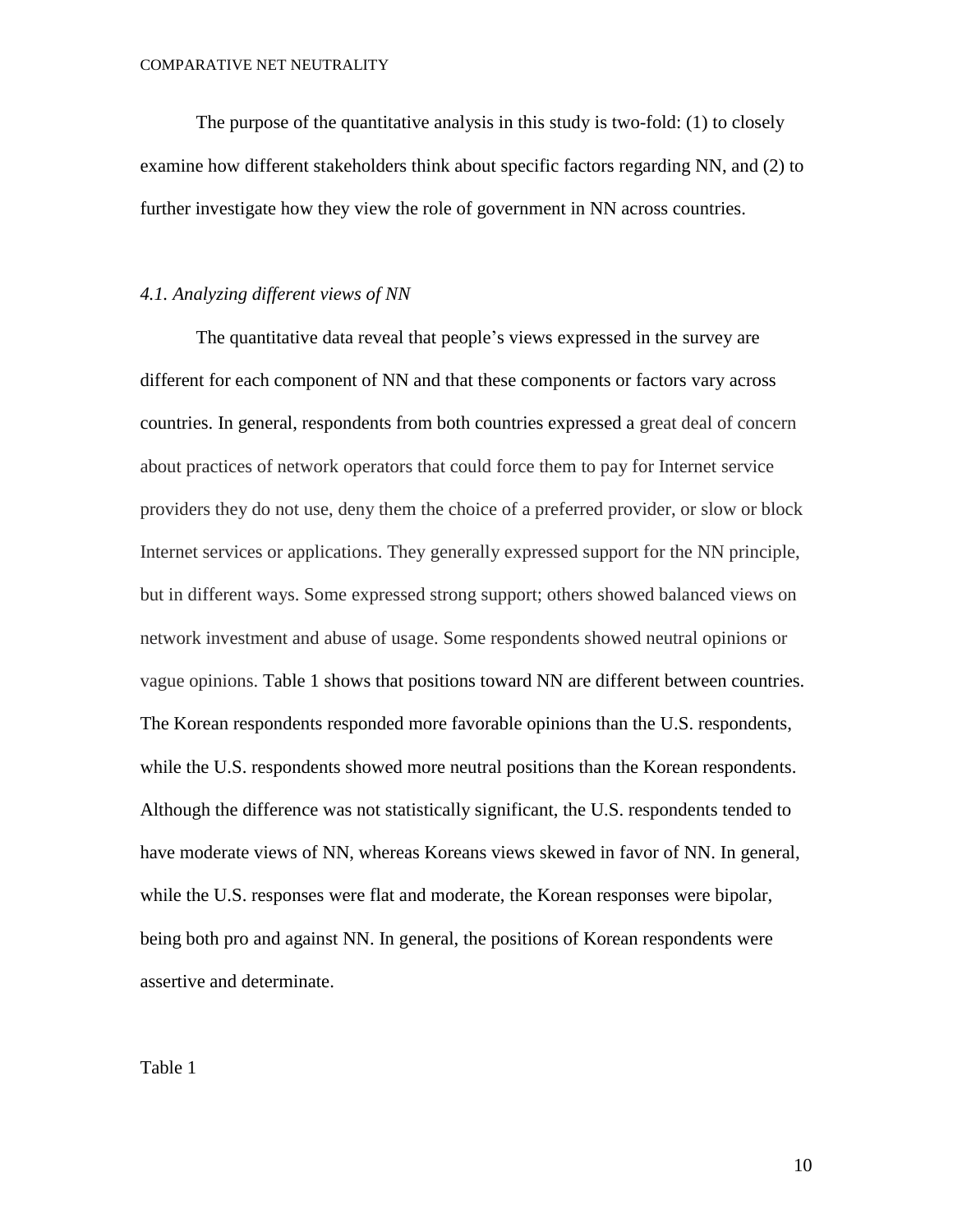|         | The U.S. | Korea | Total |
|---------|----------|-------|-------|
| Pro     | 99       | 124   | 225   |
| Con     | 82       | 86    | 168   |
| Neutral | 60       | 30    | 90    |
| Total   | 240      | 240   | 479   |

*Positions of respondents regarding NN*

Table 2 provides a detailed summary of views of all factors, including the mean and standard deviations of NN for pro/con individuals. The factors used in the study are drawn from Shin and Choo (2011), which was in turn based on previous research by Cheng et al. (2012) and Cheng et al. (2011). Proponents and opponents of NN from different groups are distinguished not only by their stances toward NN, but also by their values, indicating a connection between values and policy.

# Table 2

| The means and standard deviations of all factors |  |  |
|--------------------------------------------------|--|--|
|--------------------------------------------------|--|--|

| The U.S.                  |       |                    |         |      |      |         |  |
|---------------------------|-------|--------------------|---------|------|------|---------|--|
| Value                     |       | Standard deviation | Mean    |      |      |         |  |
|                           | Pro   | Con                | Neutral | Pro  | Con  | Neutral |  |
| Competition               | 0.294 | 0.431              | 0.493   | 5.31 | 4.13 | 5.23    |  |
| Bandwidth availability    | 0.292 | 0.342              | 0.222   | 3.01 | 4.12 | 3.78    |  |
| Investment and innovation | 0.321 | 0.362              | 0.642   | 6.05 | 3.92 | 4.02    |  |
| Equality                  | 0.623 | 0.356              | 0.353   | 3.24 | 5.24 | 4.11    |  |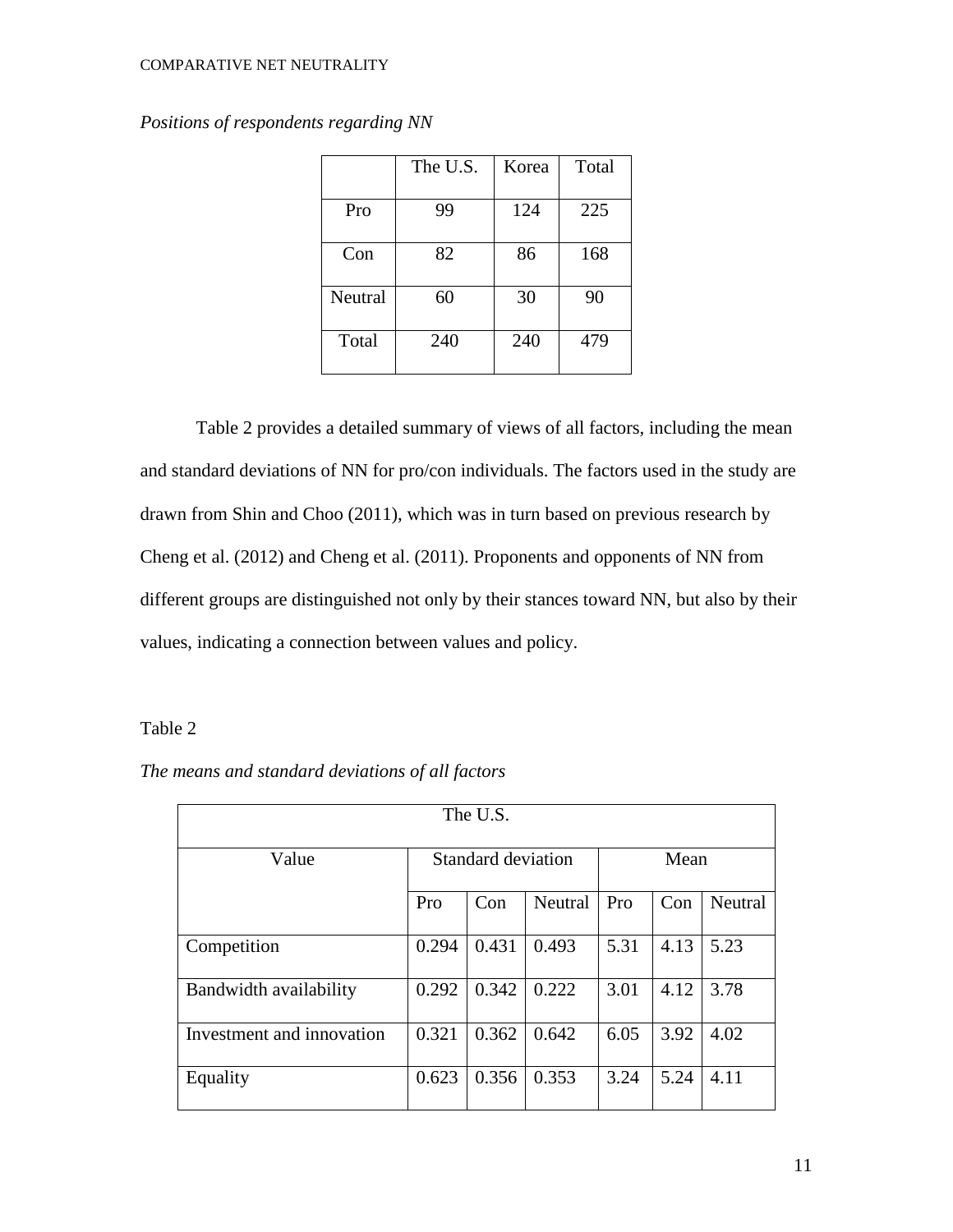| Freedom                   | 0.265 | 0.334                     | 0.372          | 6.18 | 3.91 | 4.16    |
|---------------------------|-------|---------------------------|----------------|------|------|---------|
| Control of data           | 0.096 | 0.314                     | 0.363          | 3.32 | 5.03 | 4.18    |
| Quality of service        | 0.672 | 0.022                     | 0.293          | 4.91 | 4.01 | 3.30    |
|                           |       | Korea                     |                |      |      |         |
| Value                     |       | <b>Standard deviation</b> |                | Mean |      |         |
|                           | Pro   | Con                       | <b>Neutral</b> | Pro  | Con  | Neutral |
| Competition               | 0.199 | 0.191                     | 0.192          | 3.32 | 5.29 | 3.38    |
| Bandwidth availability    | 0.193 | 0.291                     | 0.102          | 5.01 | 3.12 | 3.99    |
| Investment and innovation | 0.229 | 0.222                     | 0.292          | 4.05 | 4.93 | 4.02    |
| Equality                  | 0.424 | 0.276                     | 0.263          | 6.24 | 3.10 | 4.01    |
| Freedom                   | 0.167 | 0.224                     | 0.284          | 4.18 | 5.91 | 4.06    |
| Control of data           | 0.092 | 0.124                     | 0.282          | 5.32 | 2.03 | 4.98    |
| Quality of service        | 0.173 | 0.012                     | 0.198          | 3.91 | 3.01 | 3.90    |

For *tests of mean differences among the groups,* chi-square difference testing was used to test the significances of the means of the groups (Table 3). Two models were run, one with parameters free across groups, one with parameters fixed across groups. There were significant differences among the means of the three groups.

# Table 3

# *Chi-square test results*

|                    | Value  | df | Asymp Sig. |
|--------------------|--------|----|------------|
| Pearson chi-square | 17.246 |    | 0.000      |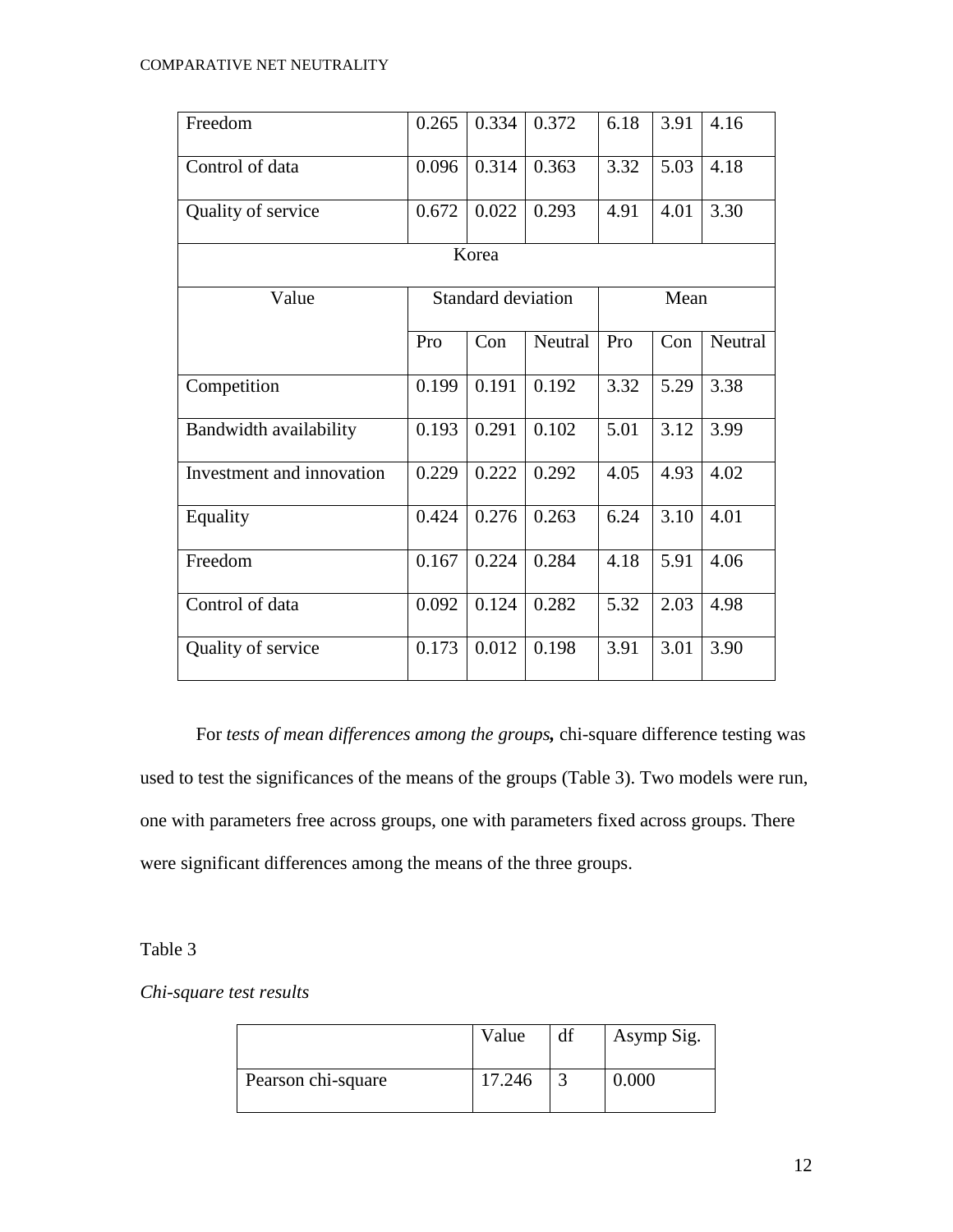| Likelihood ratio             | 18.531 | 0.000 |
|------------------------------|--------|-------|
| Linear-by-linear association | 10.515 | 0.000 |

# *4.2. Dissecting NN: Factor analysis*

This section provides an overview of factors within the NN discourse that arise during dialogues such as interviews, phone calls, email, and documents.

# Table 4

# *Perceived factors of net neutrality*

| Factor           | Description                                                         |  |  |  |  |
|------------------|---------------------------------------------------------------------|--|--|--|--|
| Non-             | The principle is to prohibit service providers such as KT and SKT   |  |  |  |  |
| discrimination   | from using their network resources to prioritize data as it crosses |  |  |  |  |
|                  | their networks to improve the performances of specific              |  |  |  |  |
|                  | applications.                                                       |  |  |  |  |
| Freedom (digital | NN ensures that the Internet remains a free and open technology,    |  |  |  |  |
| rights and       | fostering democratic communication. Over-freedom regarding          |  |  |  |  |
| freedom)         | digital content use on the Internet is harmful to content creators  |  |  |  |  |
|                  | because it decreases their incentives to create new content.        |  |  |  |  |
| Competition and  | Competition can mitigate NN concerns because users may simply       |  |  |  |  |
| unbundling       | switch providers if they do not like the way a certain provider     |  |  |  |  |
|                  | manages network traffic. The question remains as to the types of    |  |  |  |  |
|                  | competition that should be emphasized and how much competition      |  |  |  |  |
|                  | should be allowed regarding the Internet.                           |  |  |  |  |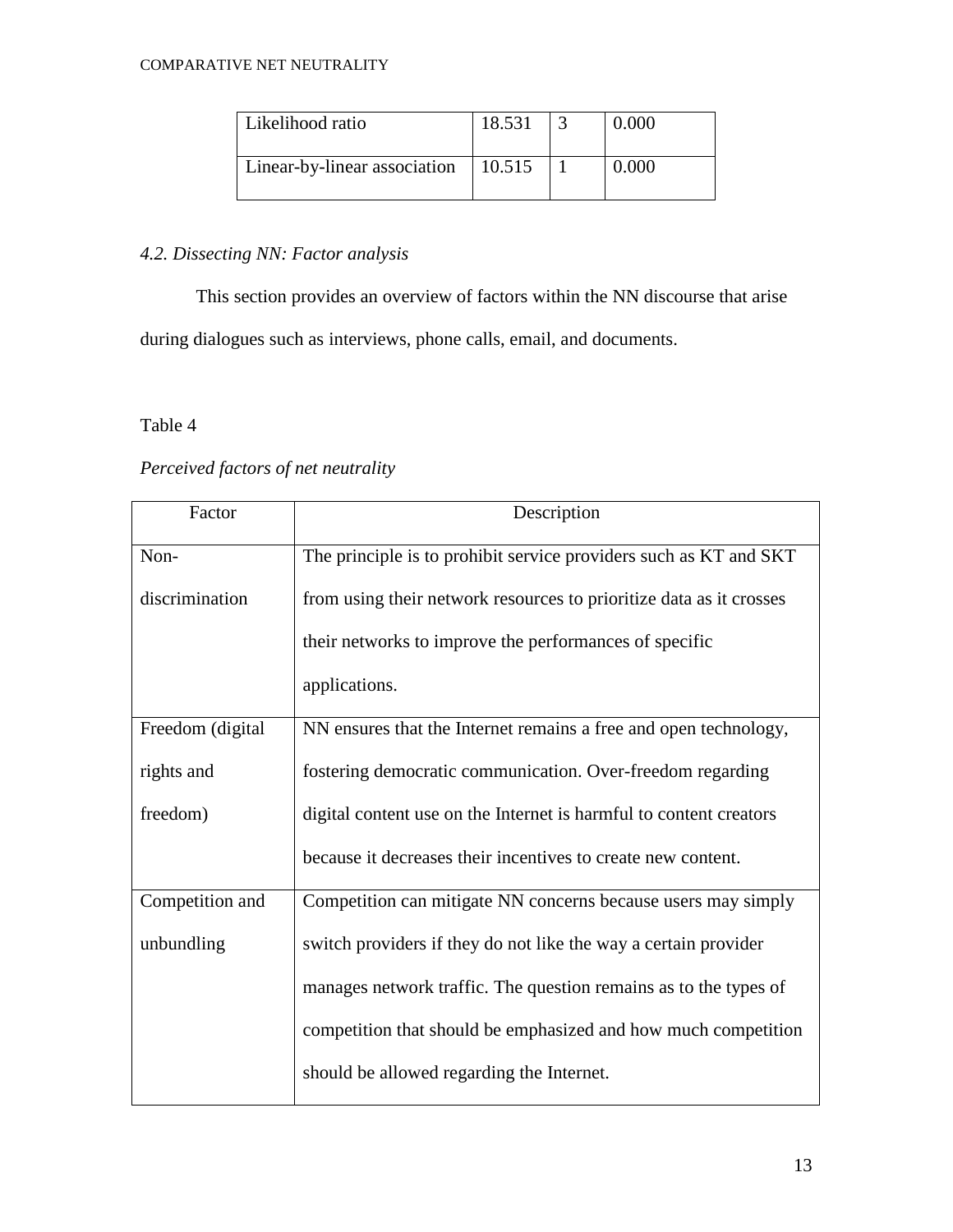| Control of data    | A legal mandate should ensure that ISPs and network operators         |  |  |  |  |  |
|--------------------|-----------------------------------------------------------------------|--|--|--|--|--|
|                    | allow content providers free access to their cable lines, referred to |  |  |  |  |  |
|                    | as a common carriage agreement.                                       |  |  |  |  |  |
| Quality of service | With the emergence of convergence services, such as VoIP, IPTV,       |  |  |  |  |  |
|                    | and other applications that benefit from low latency, attempts to     |  |  |  |  |  |
|                    | address the inability of some private networks to limit latency have  |  |  |  |  |  |
|                    | arisen, including the offering of tiered service levels that shape    |  |  |  |  |  |
|                    | Internet transmissions at the network layer based on application      |  |  |  |  |  |
|                    | type.                                                                 |  |  |  |  |  |
| End-to-end         | This principle states that, whenever possible, communications         |  |  |  |  |  |
| principle          | protocol operations should be defined to occur at the end-points of   |  |  |  |  |  |
|                    | a communications system, or as close as possible to the resource      |  |  |  |  |  |
|                    | being controlled.                                                     |  |  |  |  |  |
| Innovation and     | Arguments remain over how much prioritization of bandwidth is         |  |  |  |  |  |
| investment         | allowed for future innovation on the Internet. Telecom providers      |  |  |  |  |  |
|                    | may provide preferential treatment in the form of tiered services.    |  |  |  |  |  |
|                    | The added revenue from such services could be used to pay for         |  |  |  |  |  |
|                    | increased broadband access to more consumers.                         |  |  |  |  |  |
| Bandwidth          | One of the main arguments of the opposition is based on limited       |  |  |  |  |  |
| availability       | bandwidth availability. With new technologies in place, Internet      |  |  |  |  |  |
|                    | traffic has increased drastically. Network providers argue that they  |  |  |  |  |  |
|                    | should have the right to charge fees to portals and smaller           |  |  |  |  |  |
|                    | companies offering free video content using substantial amounts of    |  |  |  |  |  |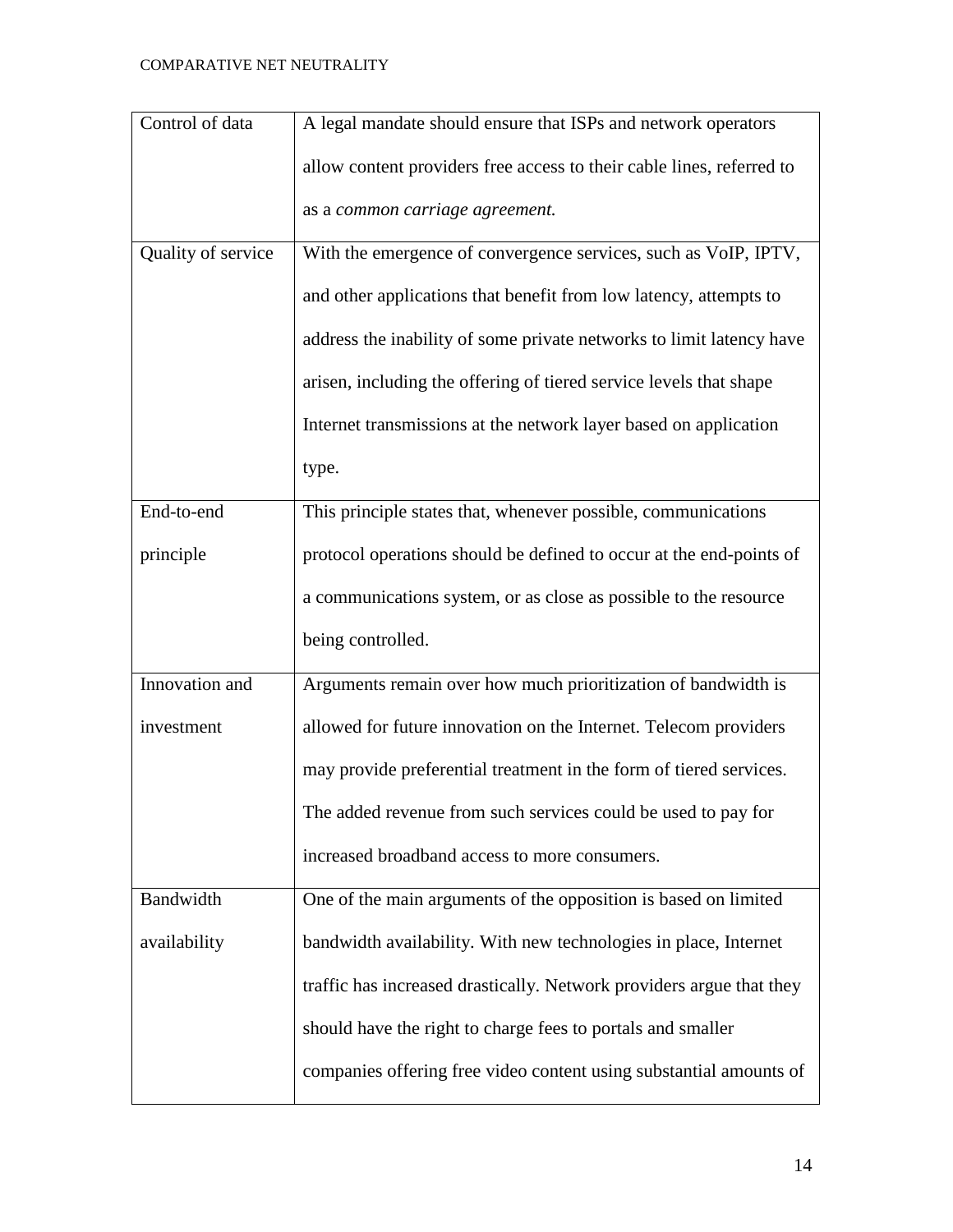| bandwidth.                                                          |
|---------------------------------------------------------------------|
|                                                                     |
| There is doubt with respect to the government's ability to make and |
|                                                                     |
| maintain meaningful regulations that do not cause more harm than    |
|                                                                     |
| good. Telecom network providers argue that telecom has already      |
|                                                                     |
|                                                                     |
| been heavily regulated and do not want additional legislation.      |
|                                                                     |

Based on the factors identified above, we designed a factor analysis of neutrality. A one-way ANOVA was used to test for differences in means among the three groups. Table 5 shows the variance between groups and within groups. For non-discrimination, the significance level of 0.000 signifies that there are significant differences in the mean responses between different groups (F  $(9, 244) = 9.014$ , p=0.113). There are also significant differences in the means of freedom between the pro group and con group at the  $p < 0.05$  level (F = 7.321, p= 0.000). Likewise, other variables (opposition to legislation, counterweight, control of data, and bandwidth availability) show significant differences in means among groups. However, significant differences were not detected for five factors, freedom, competition and innovation, quality of service, end-to-end principle, and investment, which implies that all three groups agree that these five factors are important.

# Table 5

| Factors            |                | C<br>נונו | df | MS    |       | Sig.  |
|--------------------|----------------|-----------|----|-------|-------|-------|
| Non-discrimination | Between groups | 1.339     |    | 0.232 | 9.125 | 0.002 |

# *One-way ANOVA of group differences*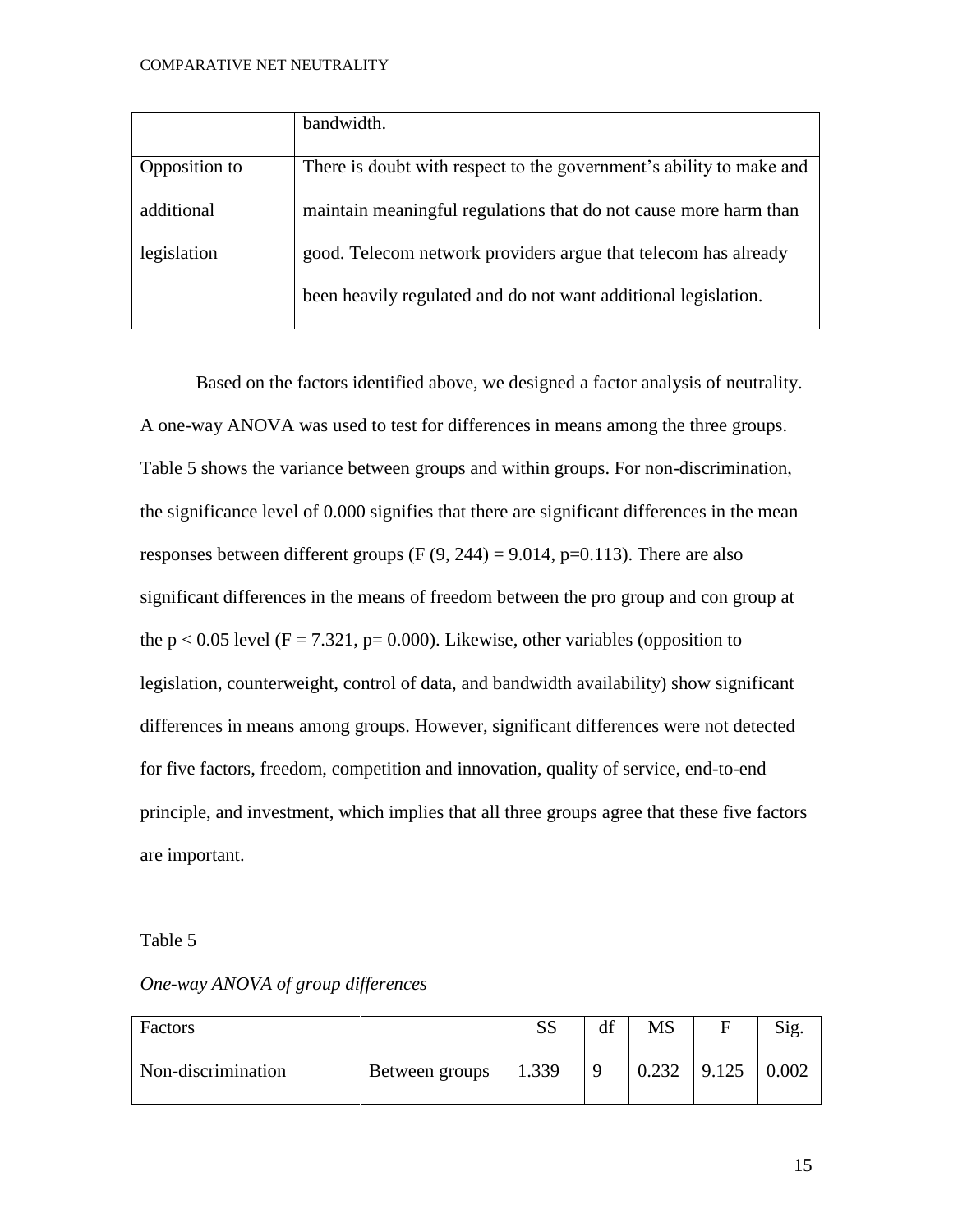| (Equality)                | Within groups  | 41.923 | 235 | 0.199 |       |       |
|---------------------------|----------------|--------|-----|-------|-------|-------|
| Freedom                   | Between groups | 0.152  | 9   | 0.074 | 0.113 | 0.000 |
|                           | Within groups  | 13.144 | 235 | 0.245 |       |       |
| Competition and           | Between groups | 0.293  | 9   | 0.073 | 0.022 | 0.003 |
| unbundling                | Within groups  | 16.291 | 235 | 0.112 |       |       |
| Control of data           | Between groups | 1.355  | 9   | 0.317 | 5.332 | 0.004 |
|                           | Within groups  | 21.344 | 235 | 0.142 |       |       |
| Quality of service        | Between groups | 1.353  | 9   | 0.324 | 0.113 | 0.297 |
|                           | Within groups  | 42.851 | 235 | 0.281 |       |       |
| End-to-end principle      | Between groups | 0.389  | 9   | 0.154 | 0.110 | 0.235 |
|                           | Within groups  | 25.482 | 235 | 0.168 |       |       |
| Investment and innovation | Between groups | 0.345  | 9   | 0.157 | 0.103 | 0.005 |
|                           | Within groups  | 23.515 | 235 | 0.159 |       |       |
| Bandwidth availability    | Between groups | 2.161  | 9   | 0.530 | 5.232 | 0.090 |
|                           | Within groups  | 12.612 | 235 | 0.248 |       |       |
| Opposition to legislation | Between groups | 2.162  | 9   | 0.520 | 6.013 | 0.013 |
|                           | Within groups  | 42.225 | 235 | 0.428 |       |       |

\*SS: sum of squares; MS: mean square

# *4.3. Summary of the ongoing discussion*

With different patterns and foci, the issue of NN has become a major debate in both countries. The essence and focal issues of the U.S. neutrality discourse differs substantially from that of Korea. While the U.S. respondents perceive NN from the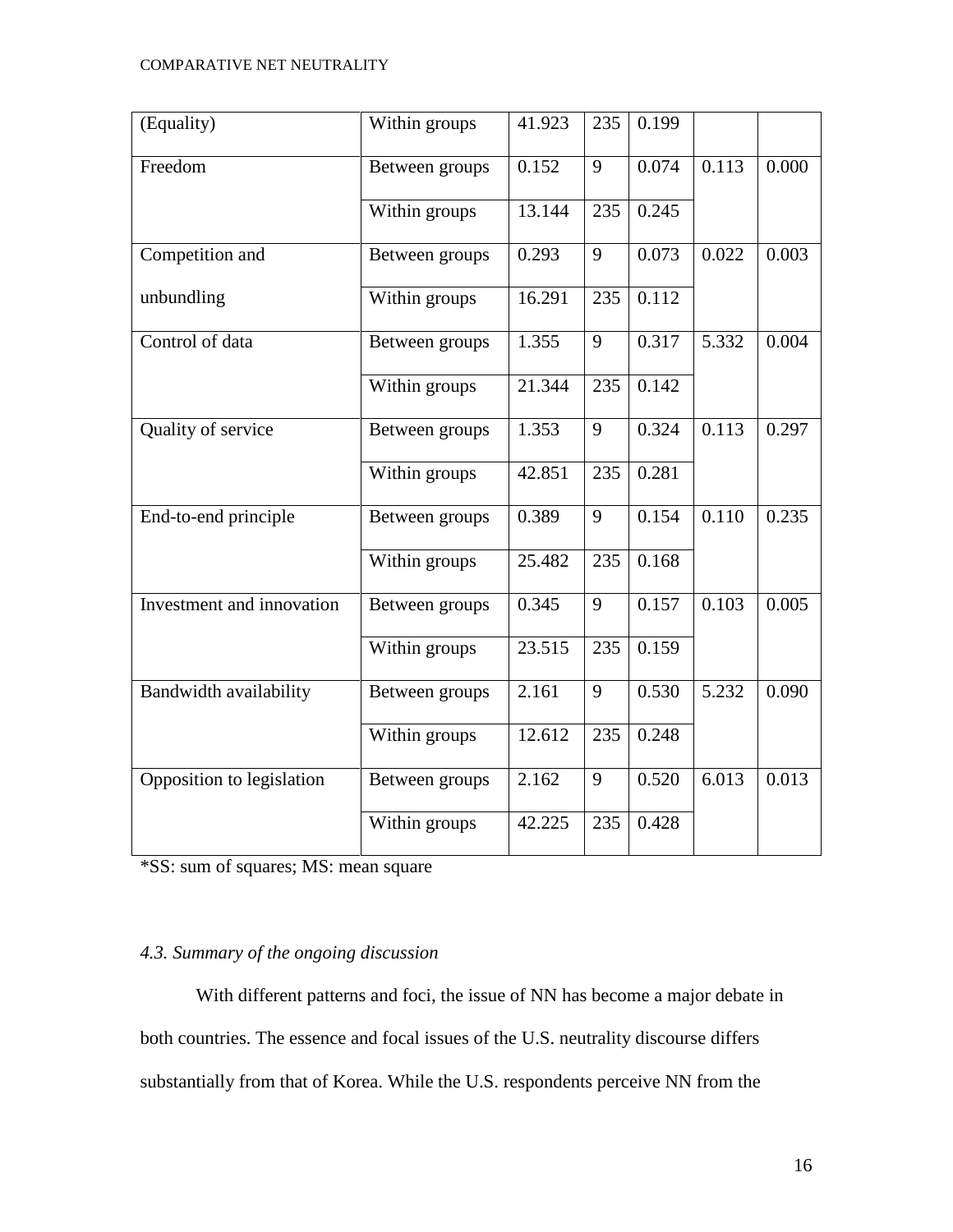context of increasing competition and thus discuss it from a broader social and economic perspective, Korean respondents see it within a dichotomous frame between regulation and competition. Reflecting this difference, the most important factors to U.S. respondents were transparency and non-discrimination in NN, while Koreans see equality as the single most critical factor. This difference corresponds to actual regulatory trends; the U.S. aims to preserve the open characteristics of the Internet and ensure user rights to access lawful content, run lawful applications, attach lawful and non-harmful devices, and to have competitive alternatives. To Korea, the main issue is how to distribute broadband resources and how to share the network. Although Korea has made a longterm and consistent commitment to building broadband, NN has faced severe obstacles.

#### **5. Government roles**

Given the different formats in both countries detected by the factor analysis, we believed that it was worthwhile to further investigate their perception in regard to the role of government in NN. This view provides valuable insights, as the role of government is becoming more and more critical in the debate over NN.

#### *5.1. Differing views and expectations of government*

Most respondents in both countries viewed the government as the single most influential body to help bring countries into the network society, with its main responsibility being to build and provide a general infrastructure for IT. Regarding the specific approaches of government, however, respondents in the two countries showed differing views on the role of government (Table 6). While the Korean respondents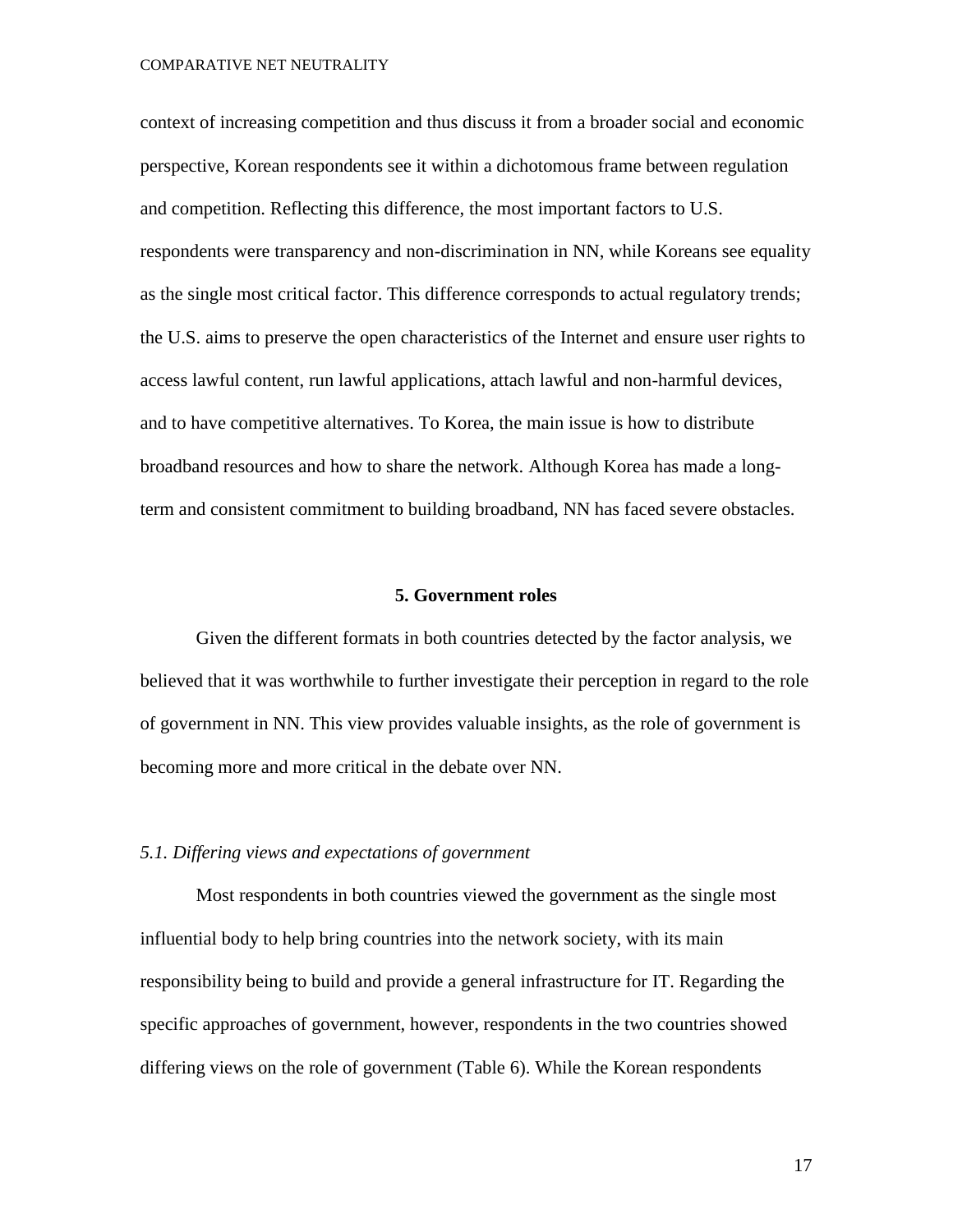tended to expect government to offer proactive interventions, their U.S. counterparts tended to think of government as a facilitator. Korean respondents expected the government to play a central role in shaping network policies and strategies. The Korean respondents ascribed the successful, rapid rollout of broadband in Korea to the Korean government's active and intervening policy. Korean government officials expressed confidence in applying the broadband success mechanism to the current NN policy.

Other Korean respondents talked about the proactive role of government having a positive economic impact. These respondents, mainly from industry, supported the government's role in network development. They identified a close relationship between government and industry. As one business manager with a leading IT company commented, "It is part of our business culture to listen to the government." The guidance provided by the government has been acted upon by the companies active in each sector. Respondents from telecom carriers indicated that they regarded broadband as an opportunity to develop new markets. One interviewee stated, "We should create a new market that does not yet exist." He continued, "We see smart devices like smart TVs as a killer application." The respondents saw broadband as a governmental support, or subsidy, to develop new technologies, and as a way to commercialize them. This view is in line with those of the government official who said, "For broadband, we use industry as our partner to develop new technologies for cash-cow."

On the other hand, respondents from the U.S. rather divergent opinions as to what role the government should play with regard to network and governance. Respondents from academia and civil groups emphasized an expanded federal role in supporting the development of broadband. This group is characterized as recommending the government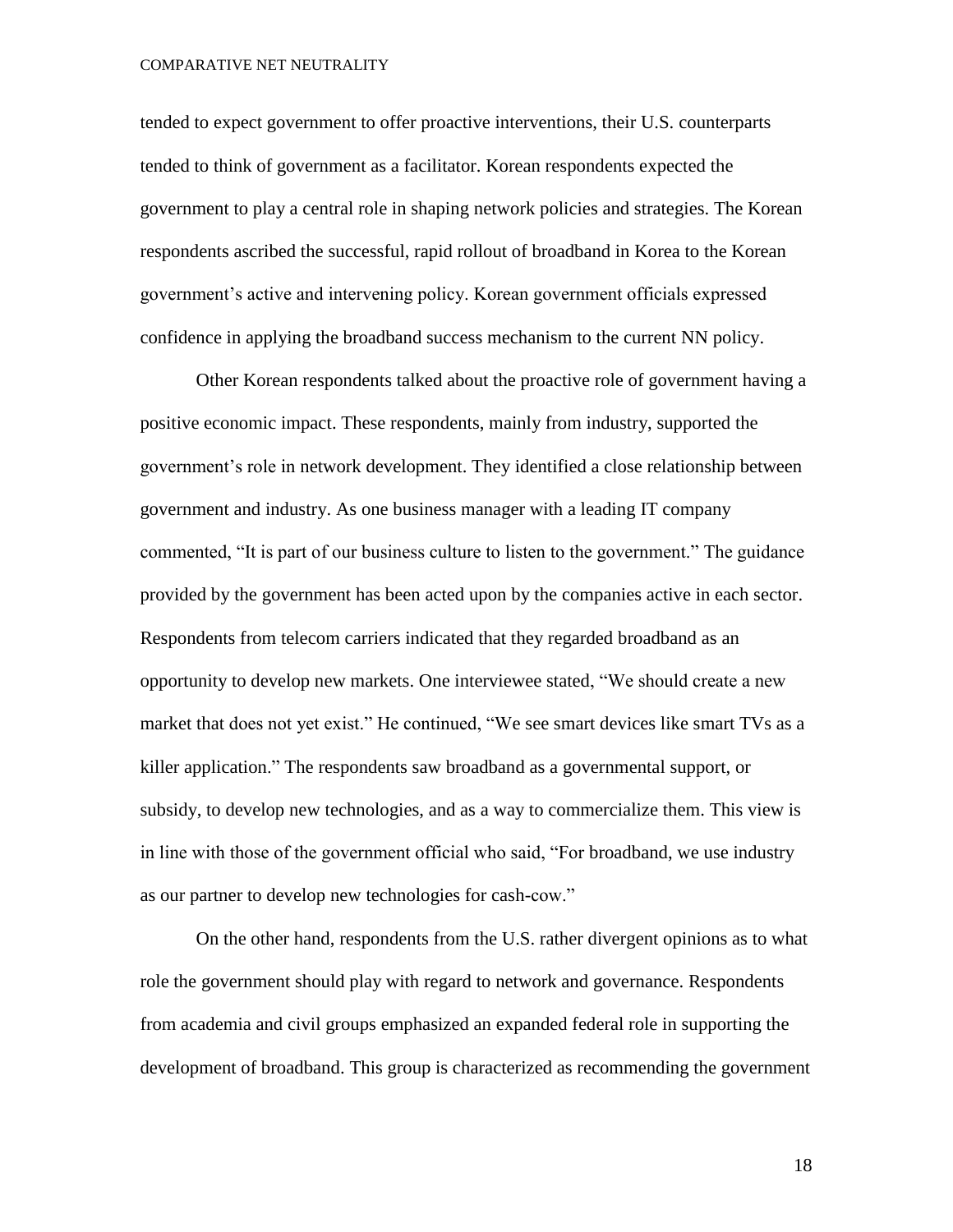to act as an intervener. Many industry representatives believed that government support for broadband are appropriate to lay a foundation for long-term economic growth and national leadership. They expressed the opinion that competition drives the benefits of networks, and that government has a responsibility to ensure the expansion of networks, including appropriate *ex-ante* regulation, if necessary.

In an email exchange, one college professor called on the government to develop milestones for broadband development, to promote industry-developed interoperability standards through government purchases of network-related equipment and services. He also emphasized that broadband is not just that high-speed expands, but also what it enables. How networks enable the future educational system, enable the expansion of capabilities for Americans with disabilities, and ensure diversity, localism, and speech are basic underpinnings of the responsibility of government.

The other group of U.S. respondents, mainly from industry, saw the government as an indirect facilitator. They called for the reduction, or even the elimination, of the federal government's role in broadband. They pointed to current private sector initiatives, the deregulation of the U.S. telecommunications industry, and a reduced federal role in the management of telecommunications policies, and argued that expanding the federal role was not appropriate. They agreed with the idea of a government-guided, but a society/market-led framework. One perspective is that government should take a handsoff approach, because broadband is an ICT in which practice tends to precede regulation. The other perspective emphasizes that while a *laissez faire* policy toward ICT can be good, a minimum regulatory safeguard is needed to ensure fair competition and to prevent network owners from abusing network sharing. Broadband networks defy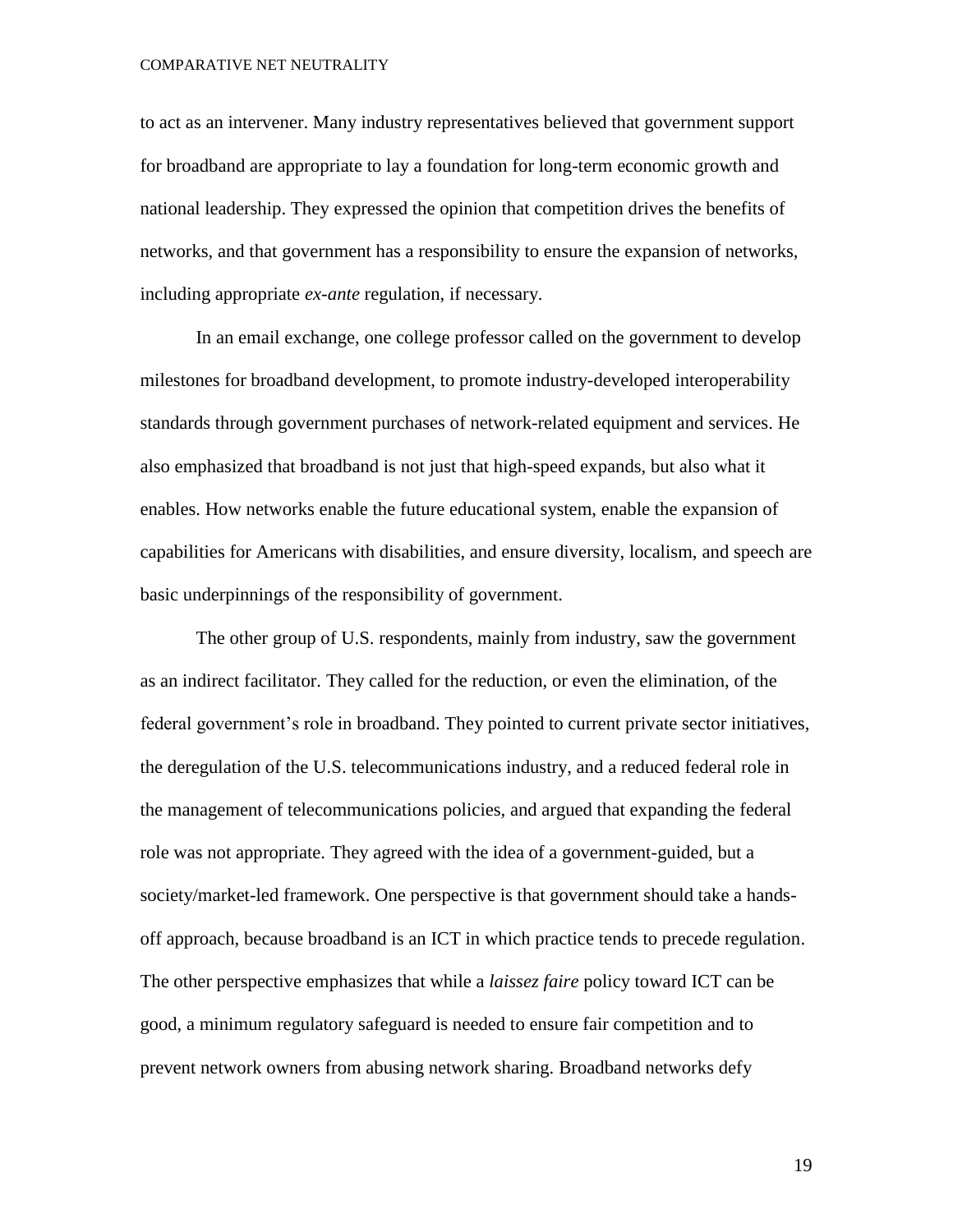centralized structures, and the ICT sector remains a high-growth area, which tends to increase business pressure for a *laissez faire* approach by government. One researcher noted, "The government has consistently pursued telecom policies for competition, based on deregulation and market principles, since the early 1980s. NN should be resolved by the same principle of market-driven initiative."

Different expectations of the role of government may be related to different perspectives on NN. Korean respondents appear to see NN from the perspective of industrial policy and government intervention. In line with this view, the Korean respondents tend to emphasize traffic management and equality issues. The capacity of industries to innovate, and hence produce and adapt new technologies, is largely influenced by the ability of governments to mobilize and attract both financial and technological resources. On the other hand, the U.S. respondents tend to stress the competition and transparency (open Internet) aspects of NN, and believe that governments play a facilitating role in coordinating NN for open Internet. The differences between the two countries' responses shed light on a fundamental difference that is deeply rooted in the political cultures of the two countries.

#### Table 6

| Korean respondents |                | Responses | Responses | Percentage |
|--------------------|----------------|-----------|-----------|------------|
| Proactive          | Controller     | 15        | 60        | 61.3%      |
| intervener         | <b>Builder</b> | 18        |           |            |
|                    | Regulator      | 16        |           |            |

*Responses regarding the government's role in NN*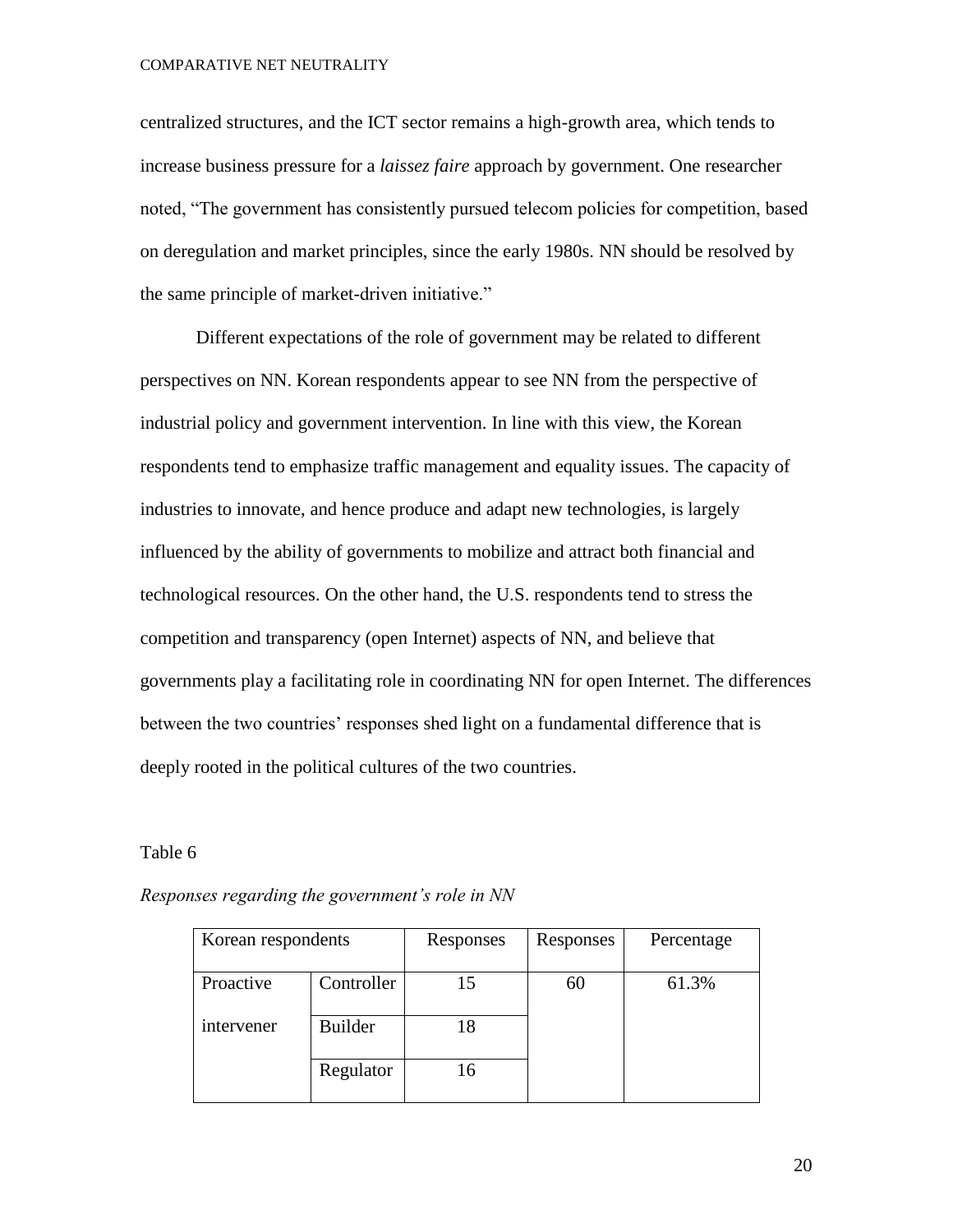|                  | Investor   | 11              |                 |            |
|------------------|------------|-----------------|-----------------|------------|
| Facilitator      | Strategist | $\overline{5}$  | $\overline{38}$ | 38.7%      |
|                  | Guider     | $\overline{7}$  |                 |            |
|                  | Leader     | 9               |                 |            |
|                  | Integrator | $\overline{7}$  |                 |            |
|                  | Total      | 98              | 98              |            |
| U.S. respondents |            | Responses       | Responses       | Percentage |
| Proactive        | Controller | $\overline{4}$  | 24              | 32.8%      |
| intervener       | Builder    | $\overline{7}$  |                 |            |
|                  | Regulator  | 9               |                 |            |
|                  | Investor   | $\overline{4}$  |                 |            |
| Facilitator      | Strategist | 12              | 49              | 67.2%      |
|                  | Guider     | $\overline{13}$ |                 |            |
|                  | Leader     | $\overline{11}$ |                 |            |
|                  | Integrator | 13              |                 |            |
|                  | Total      | 73              | 73              |            |

# **6. The historical background of NN**

We traced the history of each broadband to see how past trajectories influence the current NN debates, and how the role of government has changed over time. We investigate how historical, political, and economic forces have influenced NN debates, and how these forces will shape the development of future NN. In so doing, the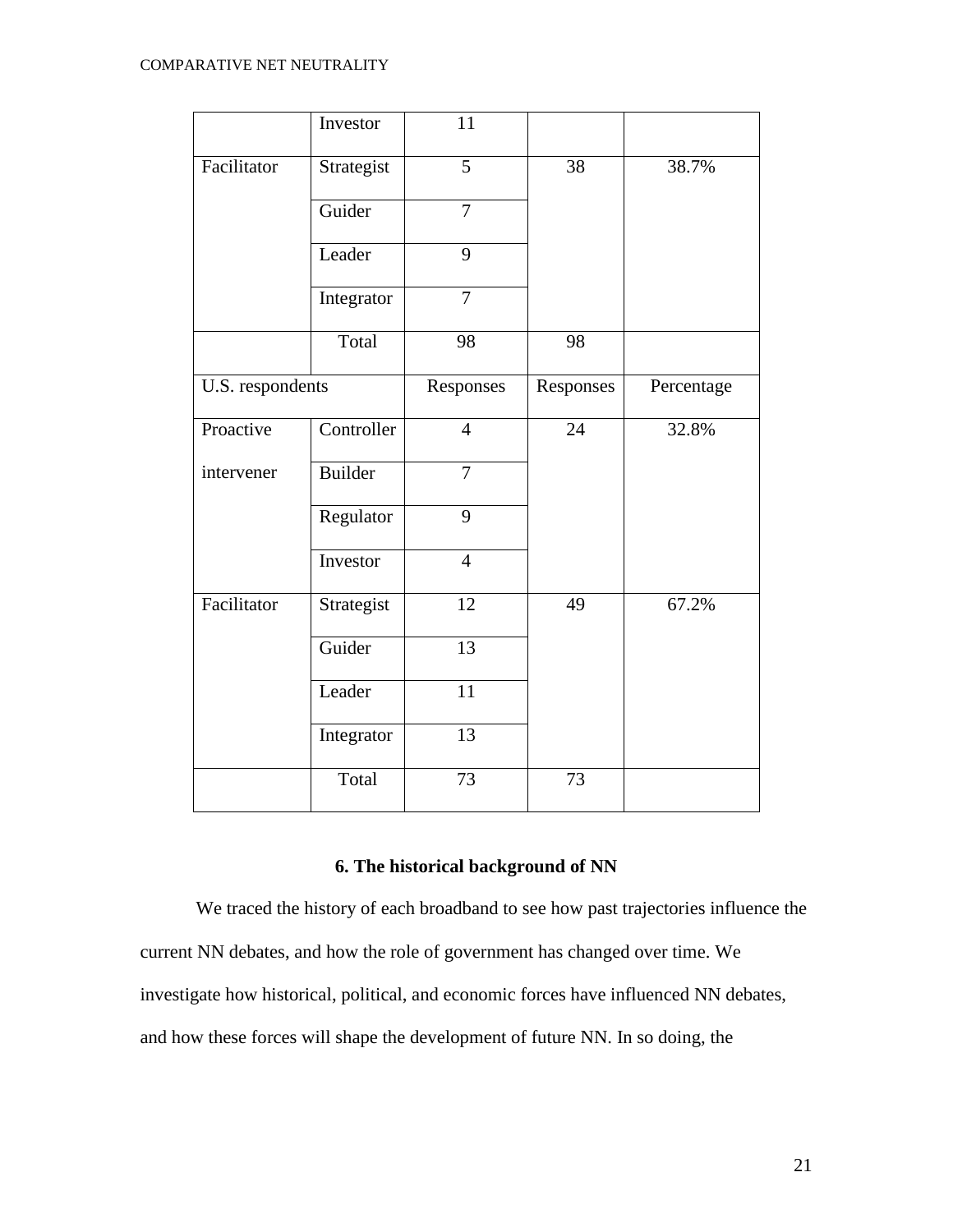background and drivers that have pushed NN to the forefront of telecommunications policy become clear.

# *6.1. Korean broadband policy*

The Korean government has been heavily involved in fostering broadband adoption, and has provided several key characteristics with respect to regulatory regimes, infrastructure supply, demand promotion, and institutional configurations conducive to policy execution (Shin & Jung, 2012). Since 1996, the Korean government has established a series of master plans for the development of an information society (Table 7).

# Table 7

## *Korea's broadband initiatives*

| Year          | Initiative                                           |  |
|---------------|------------------------------------------------------|--|
| $1996 - 2000$ | <b>First National Informatization Promotion Plan</b> |  |
| $1999 - 2002$ | Cyber Korea 21                                       |  |
| $2002 - 2006$ | e-Korea Vision 2006                                  |  |
| $2003 - 2007$ | Broadband IT Korea Vision 2007                       |  |
| $2006 - 2015$ | U-Korea Master Plan                                  |  |
| $2006 - 2010$ | Phase 1                                              |  |
| $2011 - 2015$ | Phase 2                                              |  |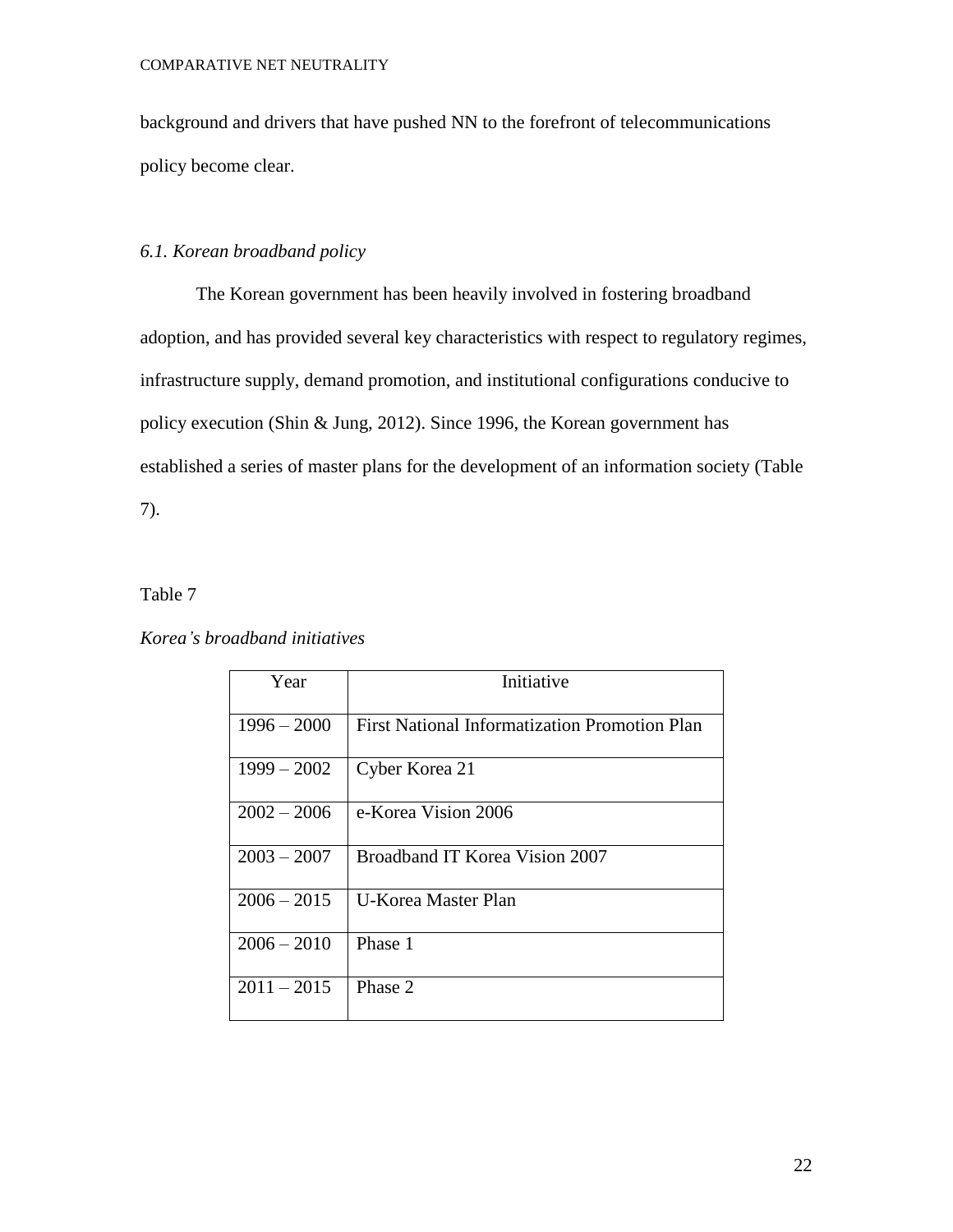Technically speaking, broadband growth in Korea has been impressive. Indeed, the country has seen a significant transformation, from less than 1 Internet user per 100 inhabitants in 1995 to one of the world's most highly penetrated broadband markets. By June 2011 fixed broadband penetration was 51 percent, and market penetration of 4G services was 62 subscribers per 100 inhabitants (Shin & Jung, 2011).

Kim, Kelly, and Raja (2010) regard Korea to represent emerging best practices in approaching broadband as an ecosystem, and argue that Korea has been highly successful in spurring rapid growth of broadband. Korea's exceptional success in developing broadband and ICT reflects a unique mix of highly competitive private-led markets and government leadership, use, support, and regulation. This situation comprises a unique balance between cooperation and governance. The Korean government has intervened in many ways in the broadband market, but did so in a focused and strategic manner. The government's actions were critically important to trigger or guide private sector development and tie it to the government's sector objectives and particular country conditions.

The Korean government's holistic approach to broadband development has been particularly effective. A number of factors drove the successful promotion of broadband in Korea, including (1) the government's long-term strategic planning; (2) liberalization of the telecom market and the creation of a highly competitive environment; and (3) demand-side drivers including low broadband pricing.

The Korean government's regulatory policies have also been successful, particularly in terms of increasing competition in the broadband market. Interestingly,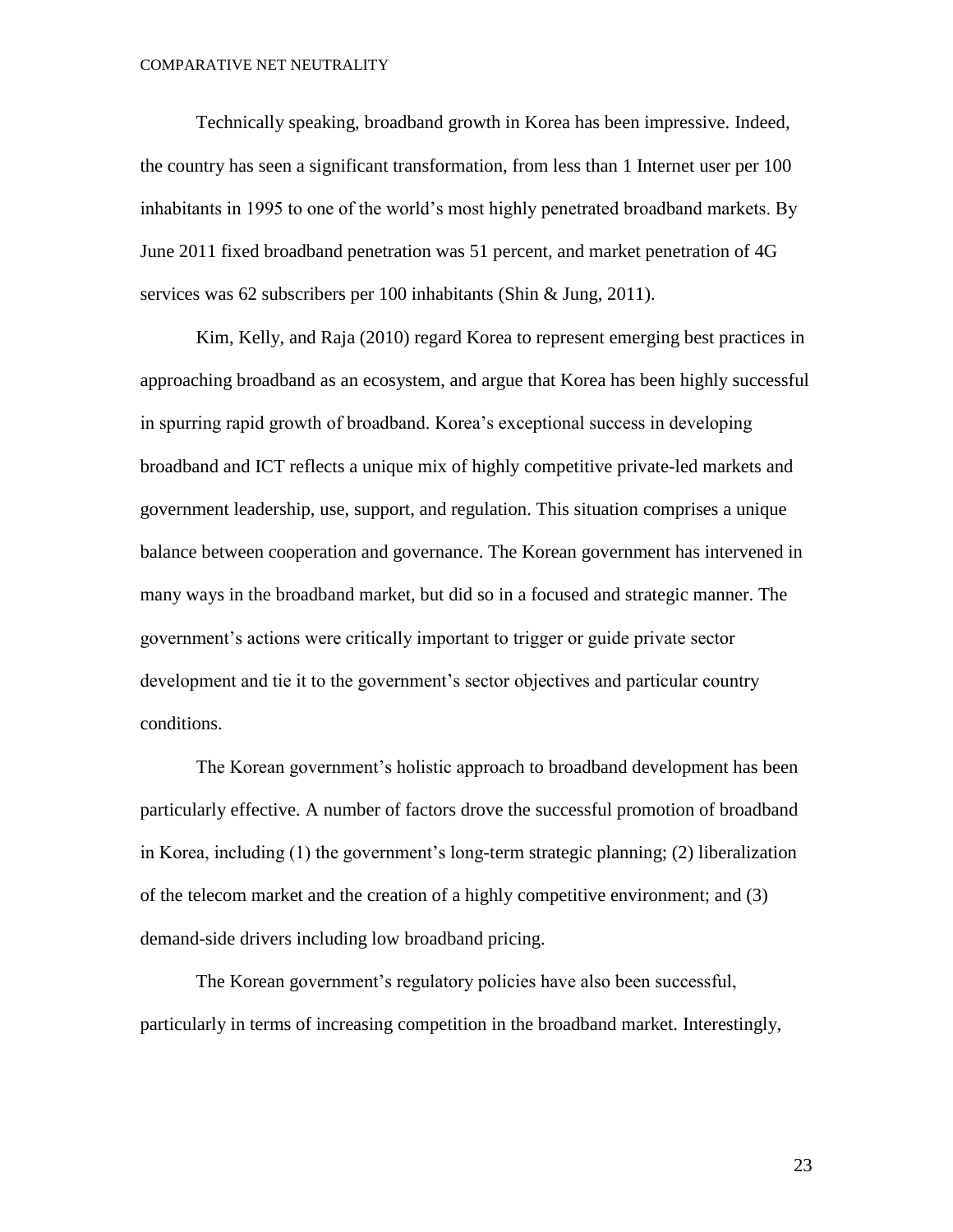this successful policy has not been addressed in the NN debate. The Korean government's position toward NN remains obscure and sometimes confusing.

#### *6.2. The broadband policy of the U.S.*

Unlike Korea's proactive policy, the U.S. approach can be characterized as market-oriented and deregulatory (Hart, 2011). Compared to Korea, the U.S. has lagged in broadband growth. Accordingly, the U.S. government has begun to develop its first national broadband strategy. This marks a significant shift in the country's approach to broadband—from a *laissez faire* strategy to a more state-directed and public-private partnership approach. Existing competition in the market and a large user base create significant opportunities for expansion. In June 2009 fixed broadband penetration in the U.S. was 28 percent and the market penetration of 3G services was 34 percent. In contrast to its early, active, and effective incubation of the Internet through subsidies and promotion, the U.S. government did not apply broadband interventions used by other nations until 2009. The lack of involvement and public underwriting contrasts with the fact that the U.S. long ago established an expensive and comprehensive universal service funding mechanism to promote access to affordable narrowband Internet service. In 2009 public fiscal support for broadband totaled \$7.2 billion and was part of the economic stimulus package developed in response to the recent economic crisis.

The lack of government leadership is one reason the U.S. lags behind Korea in broadband development. Part of the reason for the deregulatory approach is that broadband services have historically been regulated differently according to the technology by which they were carried. The FCC has taken a segmented approach to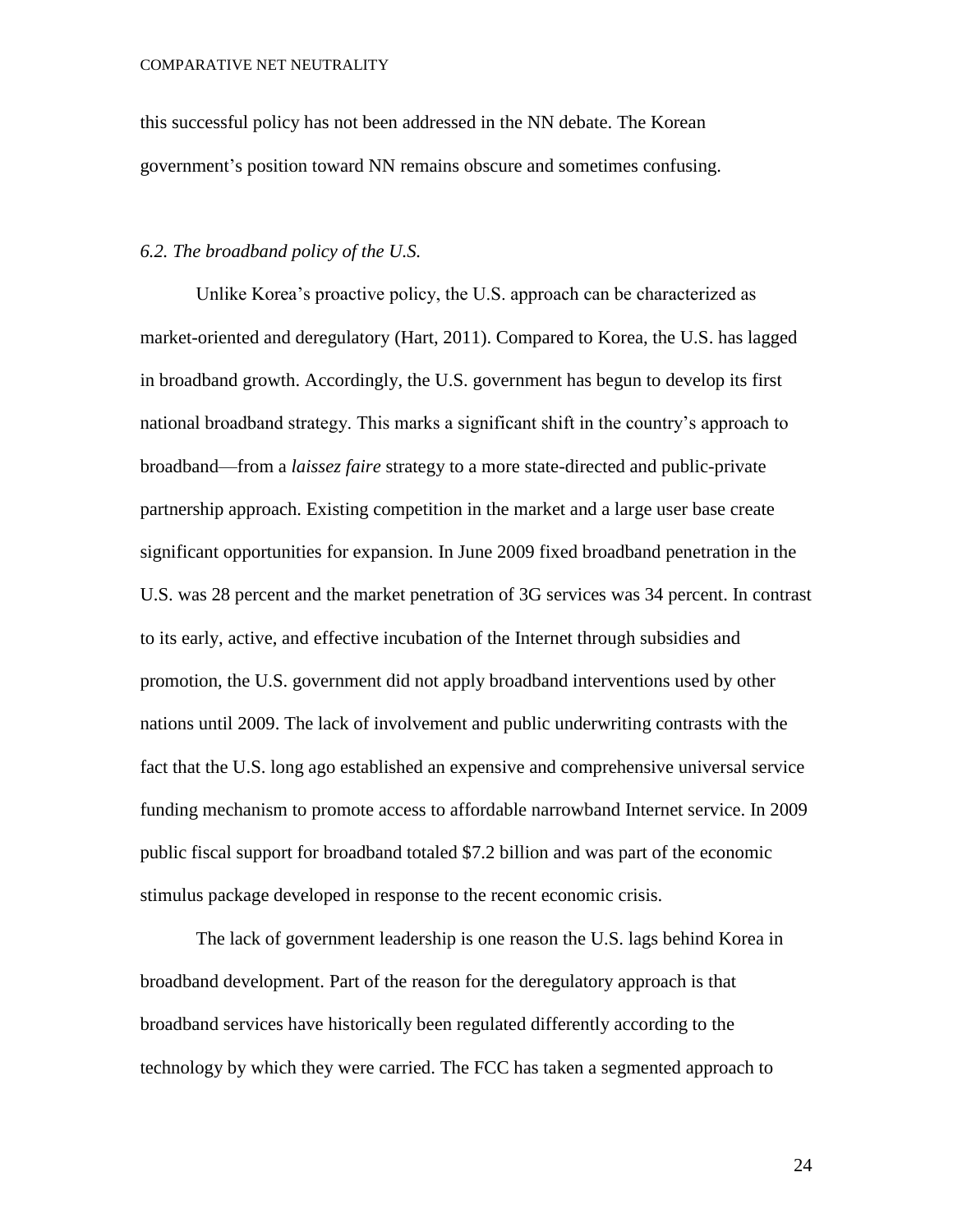regulating different communications media, as outlined by the Communications Act I (Ohlhausen, 2013). There have long been calls for the U.S. government to play a more active role in promoting broadband. But the U.S. stuck with a deregulated approach, assuming that the market would build enough capacity to meet the demand. This model did not lead to the expected results because it failed to link the short-term profitability of service providers with the long-term macroeconomic benefits of widespread access to high-speed, low-cost broadband. The 2008 change in administrations, concerns about deteriorating global competitiveness, and the recession of the late 2000s led to a rethinking of this strategy. The economic stimulus plan, which marks a change in the role of the public sector, provides the staging ground for a revised broadband strategy. The strategy being prepared and operated by the FCC aims to facilitate and expedite the development and use of high-speed broadband infrastructure. It is interesting to observe that the FCC approach in broadband has changed in the NN debate.

The cases of Korea and the U.S. show a clear contrast in broadband policy: a proactive, intervening approach versus a market-driven approach. Interestingly, this difference emerges in opposite ways in the NN case. While Korean government has been fairly proactive and interventionist in broadband development, it has been hands-off or *laissez-faire* in the NN debate. On the other hand, the US government has played a role as a facilitator or observer in broadband, whereas it has played a proactive role in NN by regulating *ex-ante* rule and by actively ensuring public interest.

#### **7. The status of the regulatory debate**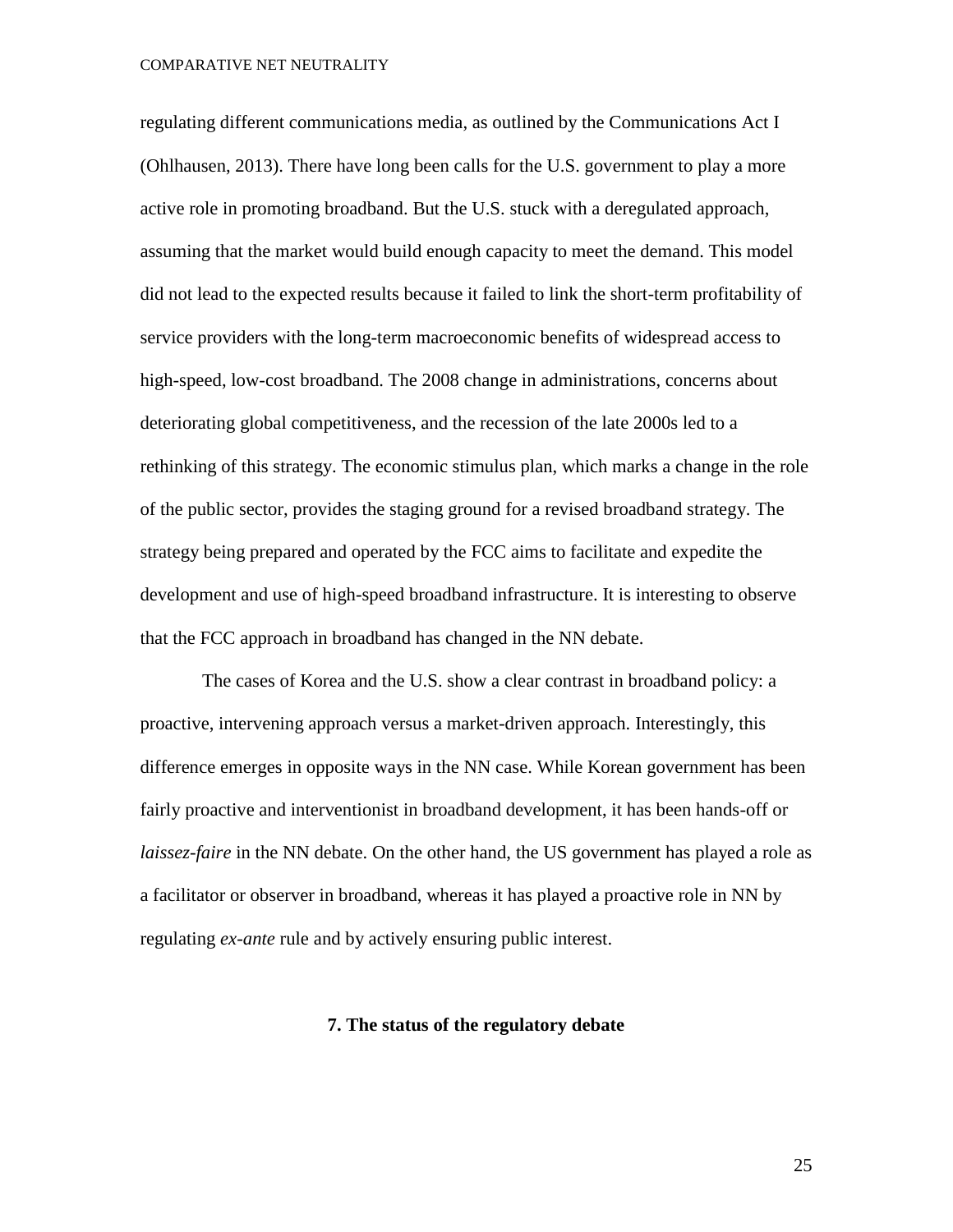As the next step of the analysis, the process of the NN debate is discussed to understand NN from the perspective of a contextual ecology.

#### *7.1. Legislative efforts in Korea*

The Korean government enacted the Electronic Communications Business Act in 1999 with the goal of promoting e-commerce. The act defines broadband service as facility-based. Owners of the facility have the responsibility to share the facility with reasonable fees. Since its inception, this act has served as a basic rule of NN. Although NN requirements have been enacted through the act, conflicts with smaller ISPs and content providers have continued (Shin & Han, 2012). Conflicts occur in the areas of pricing and privacy. While pricing problems stem from negotiations between companies and may eventually be resolved, privacy is a more serious issue that should be given further consideration (Ohm, 2010).

Realizing these recurring problems, the Korean government enhanced NN by introducing another regulation, the Internet Multimedia Broadcasting Business Act. The act passed the National Assembly in 2008 and introduced IPTV operation to define NN in a weak manner, requiring open access and non-discrimination from the network or platform operator. The act advances fair competition and consumer protection as policy goals.

A more specific and direct provision of NN was introduced in 2011, as more frequent conflicting cases have occurred since 2011 (Table 8). The government has attempted to improve NN by requiring telecommunications operators to further open their fixed-line and wireless networks. A component of the *Plans for 2011* (KCC, 2011)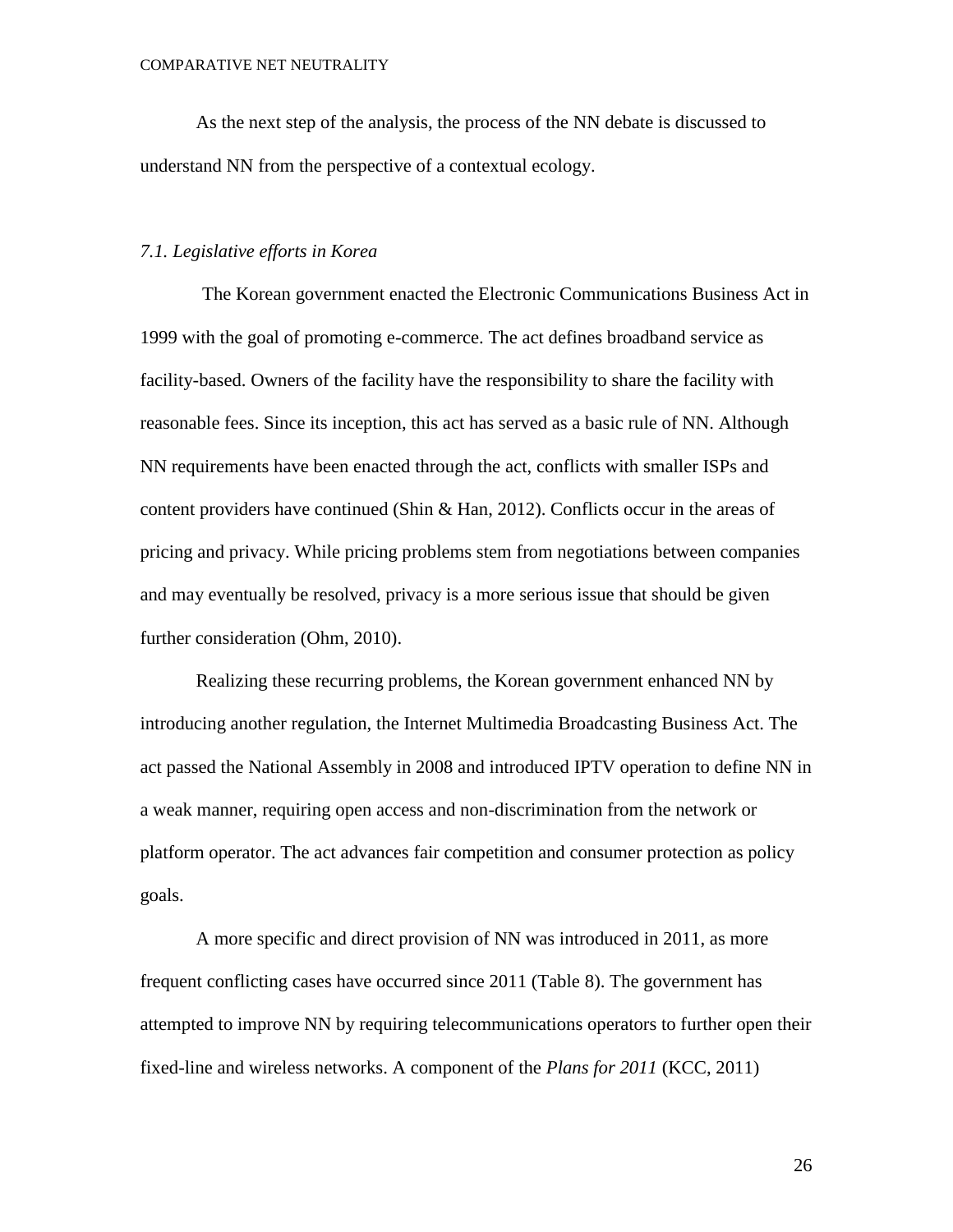includes "activating competition in the communications market by advancing broadcasting industry, increasing the public functions of broadcasting, preparing political measures for NN and converting consumptive marketing expenses to future investment." This plan provides the basis for mobile virtual network operators and other policies to revive industry vibrancy and ensure fair competition between different platforms.

In addition to governmental efforts, the Citizens' Coalition for Economic Justice, Open Web, and other civic-minded organizations formed the Network Neutrality Forum on May 2, 2013. This forum is designed to highlight public concerns about the NN policy debate and represent citizens' voices in the decision-making process. The forum incorporated a consultative committee, discussing traffic management guidelines. Based on the conclusions of this forum, the KCC subsequently published NN guidelines. The main contents of the guidelines include user rights, transparency of traffic management, no blocking, no unreasonable discrimination, and reasonable traffic management. However, the National Assembly is preparing to address NN in the near future, as the NN guidelines have not been working effectively. The new NN bill is garnering more attention in the public sphere than previous legislation attempts, and could signal a new battle between NN proponents and opponents.

#### Table 8

*Recent NN timetables in Korea*

| Date   | Event $-$ time line                                                   |  |  |
|--------|-----------------------------------------------------------------------|--|--|
|        |                                                                       |  |  |
| 05.04. | - Korea Communications Commission (KCC) held a forum, "Establishment" |  |  |
| 2011   | of net neutrality policy forum"                                       |  |  |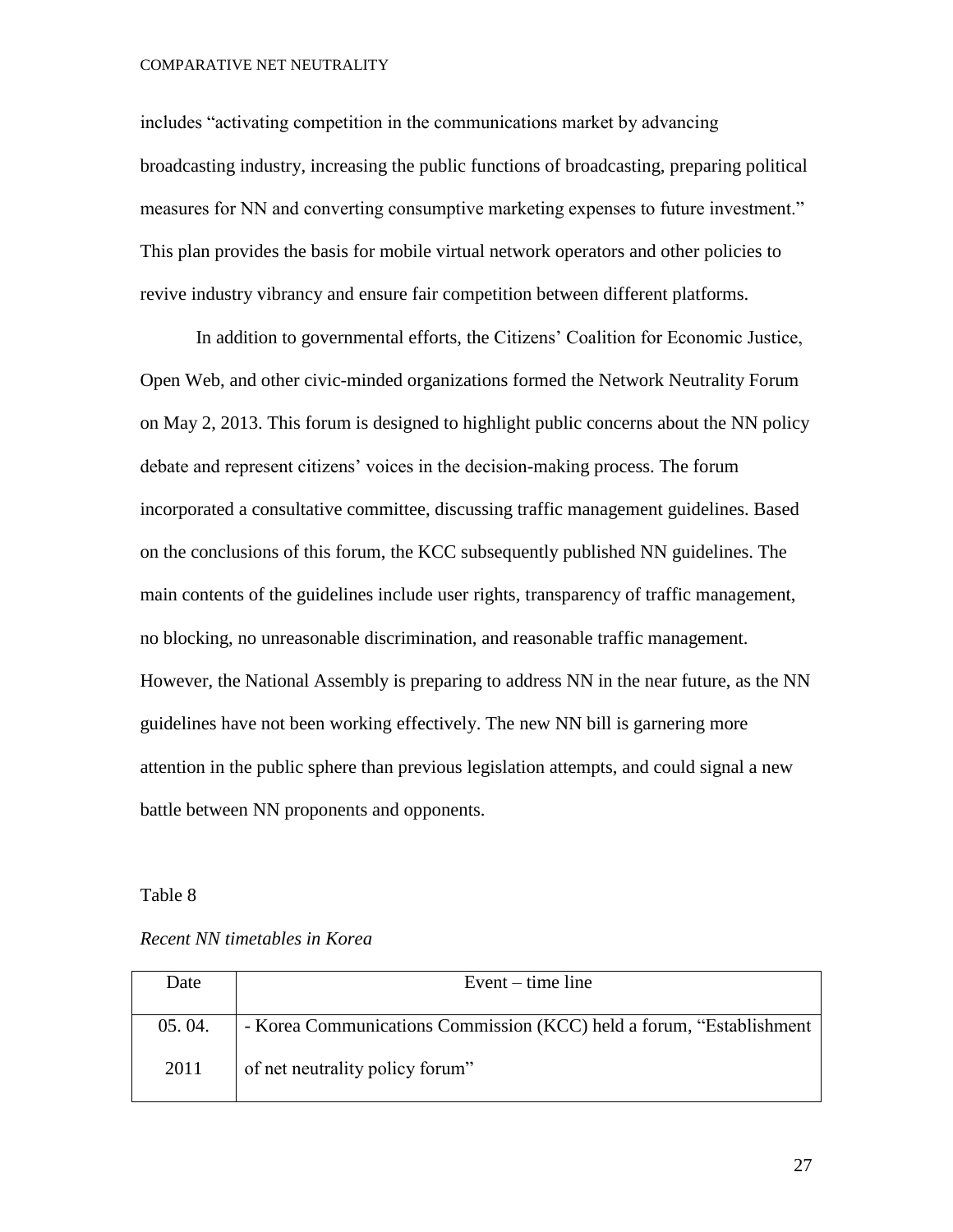| 12.05. | - The Korea Information Society Development Institute announced net           |
|--------|-------------------------------------------------------------------------------|
| 2011   | neutrality guidelines: 1) user rights, 2) transparency, 3) no blocking, 4) no |
|        | unreasonable discrimination, 5) rational traffic management.                  |
| 12.26. | - The KCC announced net neutrality and Internet traffic management            |
| 2011   | guidelines that were neither realistic nor effective for solving blocking     |
|        | mVoIP or smart TV blocking related problems.                                  |
| 02.10. | - KT blocked Samsung Smart TV's connection (before the first discussion       |
| 2012   | by the KCC, which was to be held five days later). Samsung Electronics        |
|        | sought an injunction against KT.                                              |
| 02.14. | - KT unblocked the Samsung Smart TV connection.                               |
| 2012   | - Samsung Electronics withdrew its injunction.                                |
| 02.16. | - First net neutrality policy advisory committee                              |
| 2012   |                                                                               |
| 05.04. | - The KCC warned KT that "violating user agreements and                       |
| 2012   | Telecommunications Business Act."                                             |
|        | - The KCC recommended that Samsung actively participate in discussing         |
|        | net neutrality.                                                               |
|        | - Conditionally allowed the entry of MVNO.                                    |
| 07.13. | - The KCC announced guidelines regarding reasonable management and            |
| 2012   | usage of networks: the net operator gained leadership of traffic              |
|        | management.                                                                   |
| 07.18. | - The Open Internet Association opposed the guidelines, which are             |
| 2012   | therefore being postponed.                                                    |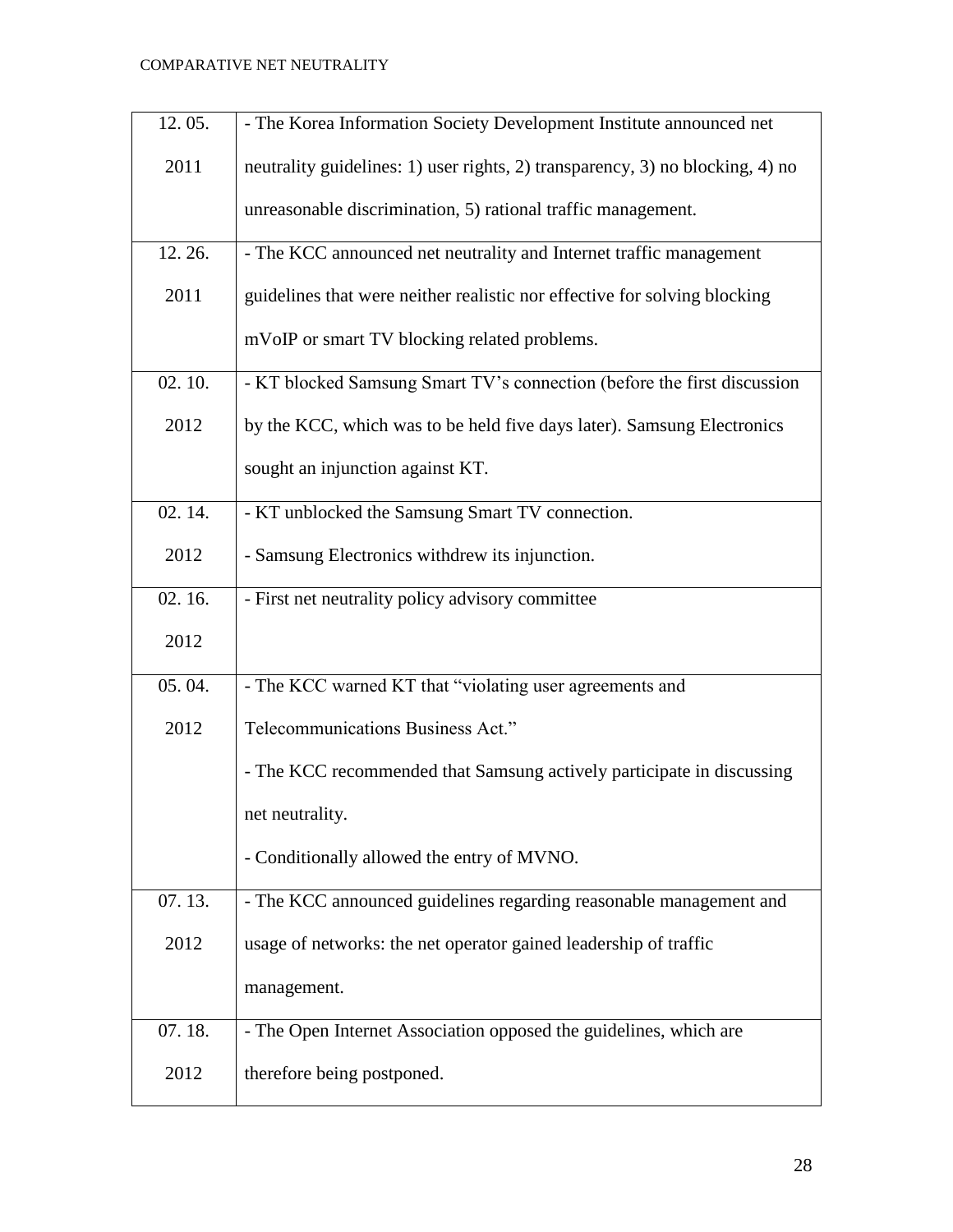| 01.25. | - In late 2011, KCC introduced net neutrality guidelines.                |
|--------|--------------------------------------------------------------------------|
| 2013   | - In 2012, a net neutrality policy advisory committee was formed.        |
|        | - In 2013, a new administration took office, and the KCC will form a net |
|        | neutrality consultative group.                                           |

#### *7.2. Legislative efforts in the U.S.*

In the U.S., proposals for NN laws have been opposed by the cable and telephone industries, and by network engineers and free-market scholars from [conservative](http://en.wikipedia.org/wiki/Conservatism) to [libertarian](http://en.wikipedia.org/wiki/Libertarian) groups (Powell & Cooper, 2011). By late 2005, NN regulations were included in several Congressional draft bills, as parts of ongoing proposals to reform the Telecommunications Act of 1996. These bills generally require Internet providers to allow consumers access to any application, content, or service. However, important exceptions allow providers to discriminate for security purposes, or to offer specialized services like broadband video service. These regulations prevent ISPs from offering different service plans to their customers.

In April 2006, a large coalition of public interest, consumer rights, and free speech advocacy groups launched the SavetheInternet.com Coalition, a citizen-based initiative working to ensure that Congress passes no telecommunications legislation without meaningful and enforceable NN protections. Within two months of its inception, over 1,000,000 signatures were submitted to Congress in favor of a NN policy. By the close of 2006, the site had collected more than 1.5 million signatures, effectively stalling legislation in Congress that did not write NN protections into law.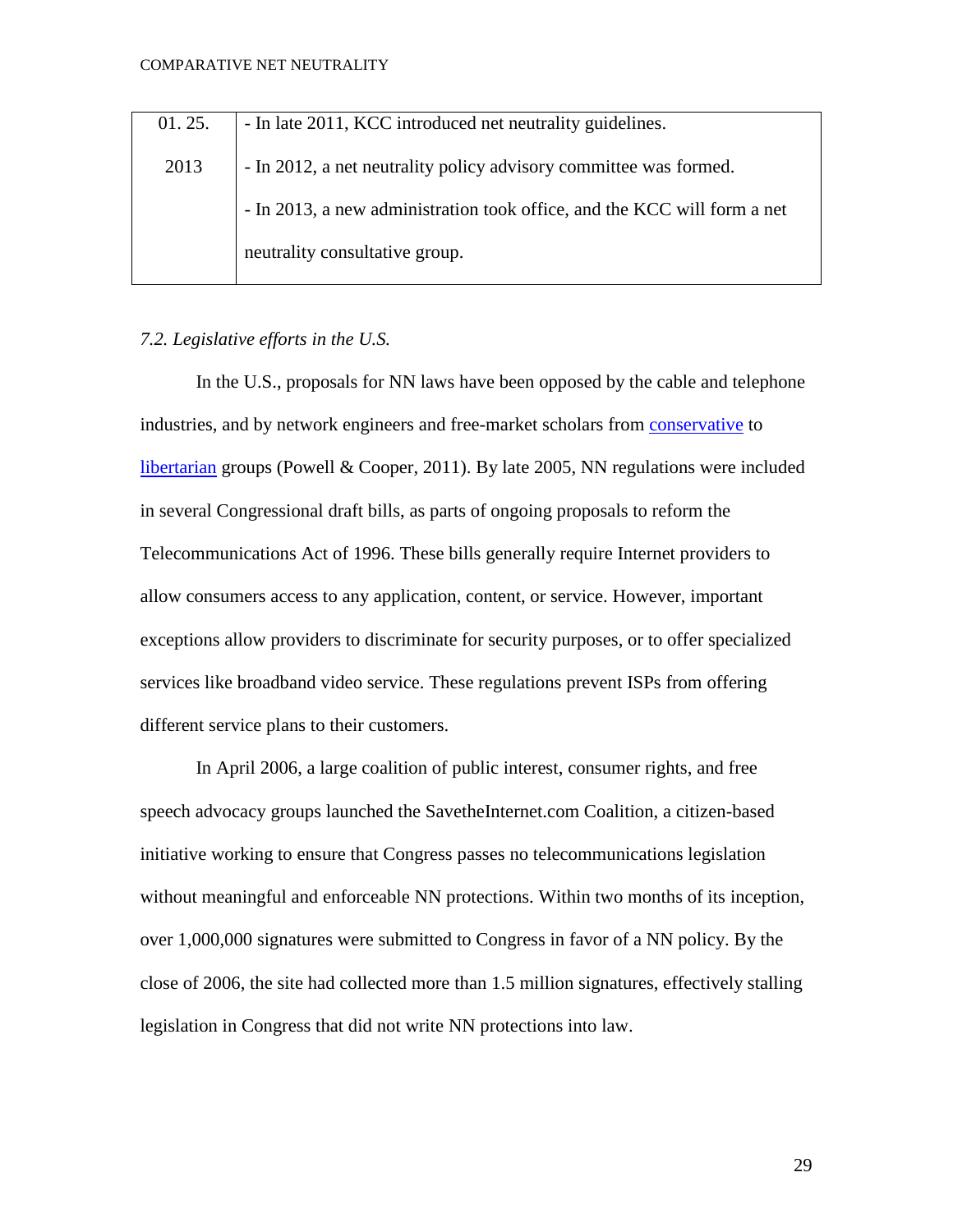The two proposed versions of NN legislation prohibit: (1) the tiering of broadband through sale of voice- or video-oriented Quality of Service packages; and (2) content- or service-sensitive blocking or censorship on the part of broadband carriers. NN bills are referred to the Senate Committee on Commerce, Science, and Transportation. In the House, Representative Markey has also discussed reintroducing a NN bill, and such a bill was reintroduced in 2009.

Currently, the U.S. regulatory debate is centered on the merits of NN requirements. Through NN, the U.S. seeks to prevent broadband providers from abusing bottleneck positions. By and large, the FCC has consistently ruled in favor of NN, and four principles can be summarized throughout these rulings: (1) Consumers are entitled to access of lawful content; (2) Consumers are entitled to use applications and services of their choice; (3) Consumers are entitled to connect peripheral devices that do not harm the network; and (4) Consumers are entitled to competition among providers. The FCC's position is in line with President Obama's announcement (Obama, 2011), "keep the Internet as it should be - open and free." With the support of the President, the FCC is trying to extend these policy principles with two new efforts. However, the FCC has had significant problems attempting to codify and enforce actionable, legally binding rules. On January 15, 2014, the U.S. Court of Appeals for the District of Columbia threw out the FCC's NN regulations, saying that the FCC's 2010 order that imposed NN regulations on broadband services is illegal. This ruling is a counteraction against FCC's *ex-ante* drive and has significant implications for the evolution of the future Internet. With the ruling, it is most likely that current NN will change.

#### **8. Market perspectives**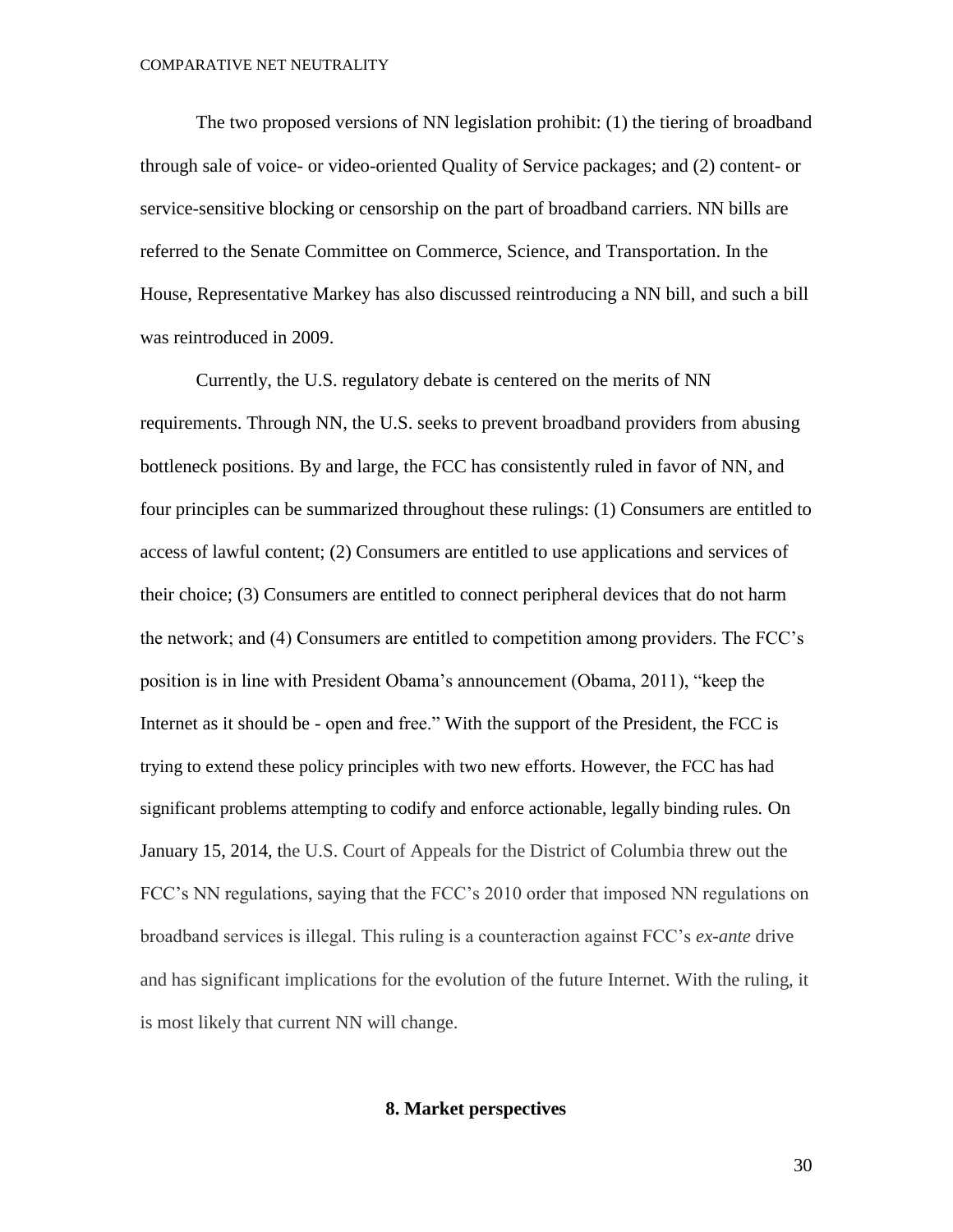While the NN debate tends to lean toward access network issues, it is important to see the market in relation to NN as the issue is inherently based in market dynamics.

#### 8.1. The U.S. market

In the U.S., the market for residential broadband has grown. In the early- to mid-1990s, there were hundreds of small, regional ISPs providing dial-up Internet access using the PSTN. Since the introduction of cable modem service in 1997 and DSL in 1998, these small ISPs have disappeared. In the U.S., there has been significant debate on the intensity of competition in broadband access networks. The competitive situation in the market for broadband Internet access in the U.S. is frequently referred to as a duopoly. According to the FCC's National Broadband Plan, 96% of all households are served by two or fewer providers.

The decline of competitive broadband alternatives for consumers was coincident with an aggressive deregulatory period. At this time, NN emerged as a hot issue in the U.S. market, and the FCC effectively abandoned its historic procompetitive regulatory philosophy in favor of a deregulatory stance that is in effect pro-incumbent. Beginning in 2002, the FCC began to remove unbundling requirements from incumbent telecommunications carriers, which allowed competitors to obtain the necessary network elements to provide broadband Internet access. Similarly, prior to 2005, telecommunications firms in the U.S. were not permitted to discriminate by law. This restriction was removed in 2005, putting telecommunications firms on par with cable operators who were likewise not restricted. Therefore, U.S. regulators no longer have explicit power to regulate broadband Internet service. The FCC rulings of the past few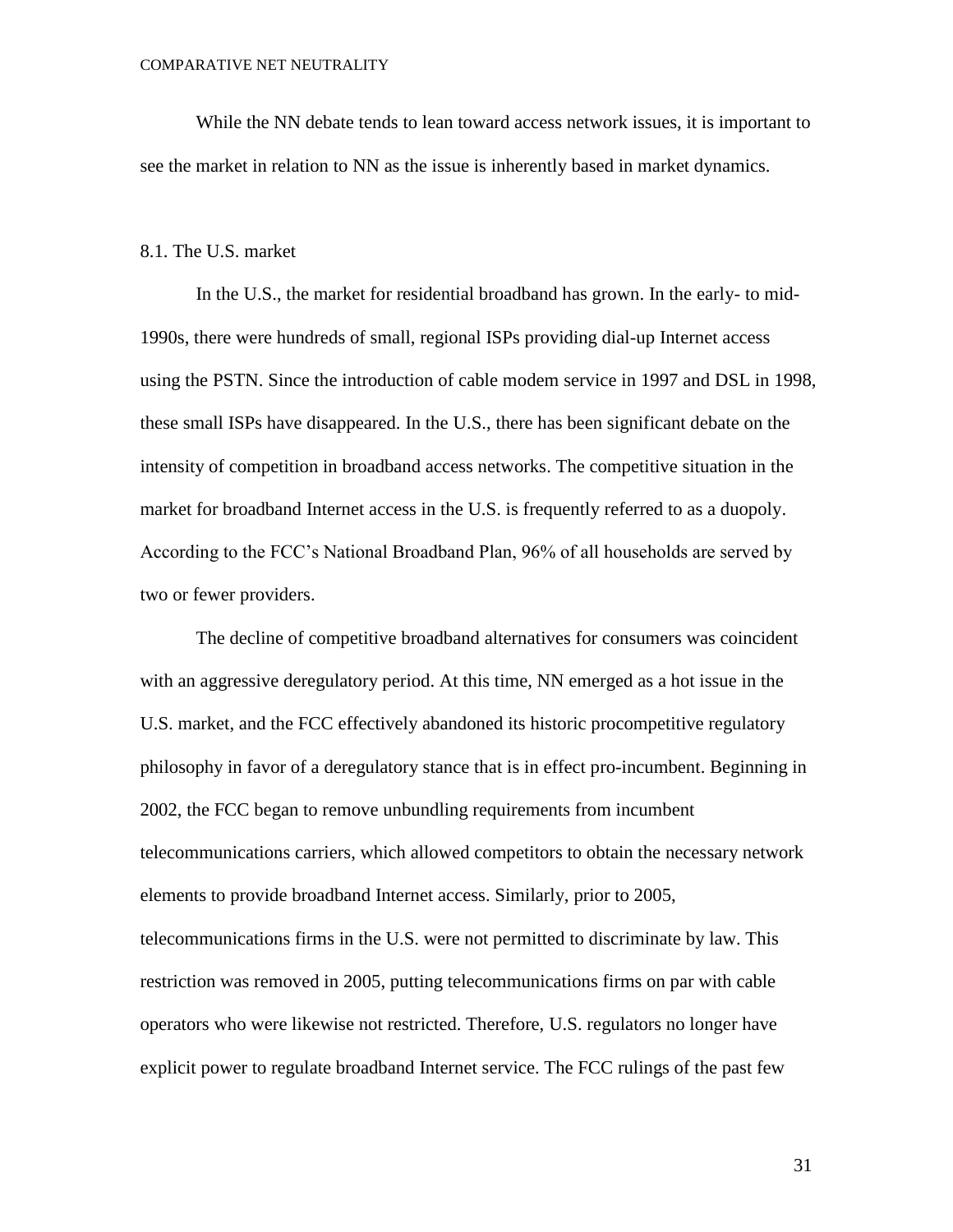years have placed broadband Internet access into the category of an unregulated information service. In January 2014, the US Court of Appeals for the District of Columbia ruled that the FCC's open Internet regulation is illegal. While the court deemed that the FCC's open Internet rules were based on faulty logic, it requested the FCC to revise its arguments regarding NN and open Internet.

The U.S. broadband markets comprise a series of *de facto* duopolies or oligopolies, with no effective competition based on granting competitors access to endusers via Local Loop Unbundling, shared access or bitstream access. Thus, consumer choice is severely limited. In the absence of obligatory imposed rules, the FCC has no ability to prevent or remedy threats to NN.

#### 8.2. Korean market

Broadband access service in Korea is provided by three national operators, KT, SK Broadband, LG U+, as well as many local operators, most of which are cable system operators. With these players competing to obtain and maintain subscribers, competition tends to be strong. Considering the growing competition in the market, KCC announced in December 2009 that there was no significant market power operator in the market, which led to *ex-ante* price regulation on KT broadband access service being lifted for the first time since 2005. The competition in the market has recently focused on selling TPS or QPS including IP/Cable TV, VoIP, and mobile services. The total number of broadband subscribers reached 16.8 million as of June 2010. More than 80% are shared by the three national operators, KT  $(42.8\%)$ , SK Broadband  $(22.6\%)$ , and LG U+  $(15.7\%)$ . The mobile Internet service market has grown rapidly, since smartphones have gained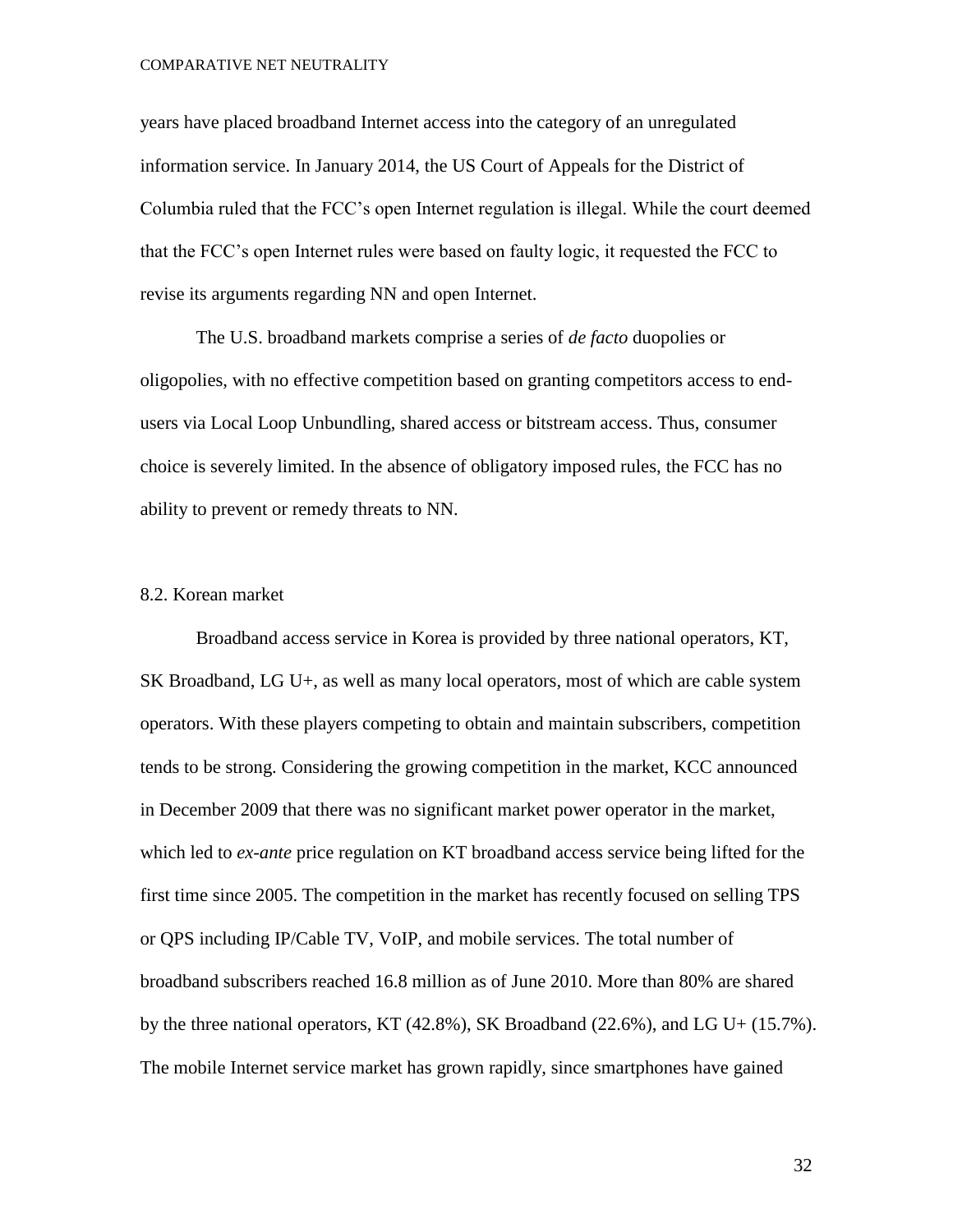quickly in popularity since 2011. KT once reported that only 5% of users cause 50% of the entire traffic on its network, 88% of which is of P2P file sharing (Kim, 2009). Measured by average broadband monthly price per advertised Mbit/s as of October 2009, broadband prices in Korea are the lowest among OECD countries at USD 1.76.

One constraint to providing broadband access service in Korea is flat rate pricing. The telcos have maintained intact flat rate pricing and would have little choice but to keep doing so for the foreseeable future. A very competitive market environment is one that forces it. However, this situation is also due to the bad experiences of KT when it tried to introduce usage-based pricing back in 2004 and 2005. There was an extremely harsh resistance of broadband users against the proposal, so that "usage-based Internet pricing" became literally eliminated in Korea. Such aversion for usage-based Internet pricing is probably due to the fact that the proportion and influence of heavy users are especially high in Korea relative to other countries. For instance, a great number of online gamers and middle/high school students watching on-line lectures were benefiting from flat rate pricing. This is a very strong constraint on possible solutions to NN problems in Korea.

The public debate about NN intensified in 2006 when several cable broadband providers blocked traffic from HanaTV, a new Internet video-on-demand service, claiming that it caused excessive traffic. However, many users claimed that the speed of most Korean networks could easily handle the traffic and that the block was motivated by a desire to prevent HanaTV from competing with cable television offerings. The debate intensified in 2012 when KT announced that it would restrict the usage of smart TVs, as they consume five to 15 times more data and, in the case of real-time streaming, hundreds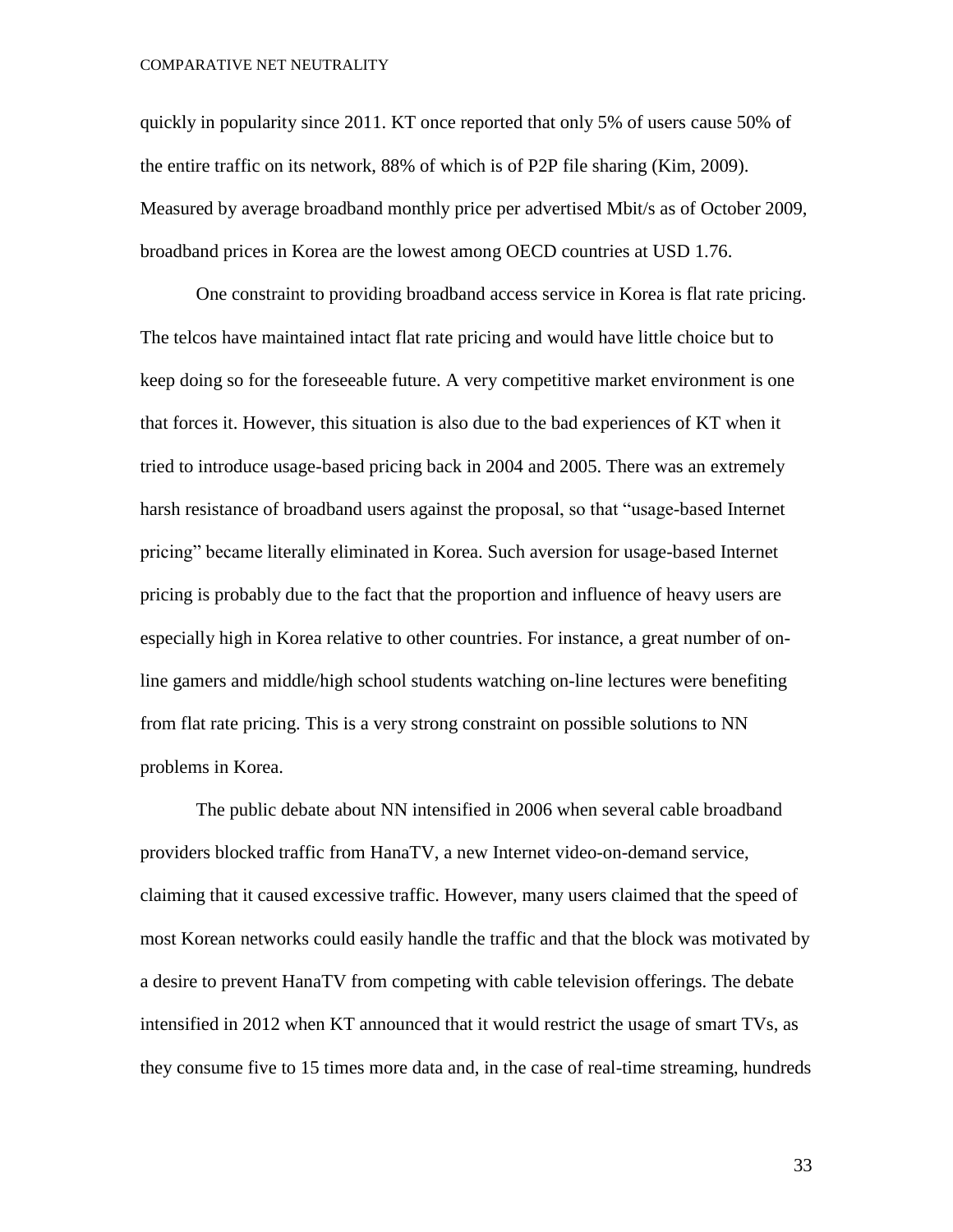of times more data than regular TVs. A similar incident occurred in 2013 when Kakao, a mobile messenger provider, began a free mobile VoIP service using a wireless network. This move sparked vehement opposition from mobile carriers.

# Table 9

# *Comparison of market factors of NN*

|                          | Korea                     | The U.S.                  |
|--------------------------|---------------------------|---------------------------|
| Content providers        | Weak                      | <b>Strong</b>             |
| Market structure         | Oligopoly                 | Competitive               |
| Mid-tier competitiveness | Weak                      | <b>Strong</b>             |
| Retail ISP               | Competitive               | Oligopoly                 |
| Bargaining power of      | Weak                      | <b>Strong</b>             |
| cable operators          |                           |                           |
| Investment initiated by  | Government and private    | Mostly private firms      |
| Legislation              | Legislated                | <i>Ex-ante</i> rules      |
| Main issues              | Access, interconnection,  | Access by local ISP, non- |
|                          | significant market power, | discrimination            |
|                          | non-discrimination,       |                           |

Source: Kim (2009)

# **9. Discussion**

With the ecology framework in place, we contextually compared the NN debates between the U.S. and Korea. Comparative analysis helps foster a better understanding of how the NN principle can be reconciled with the changing market and technological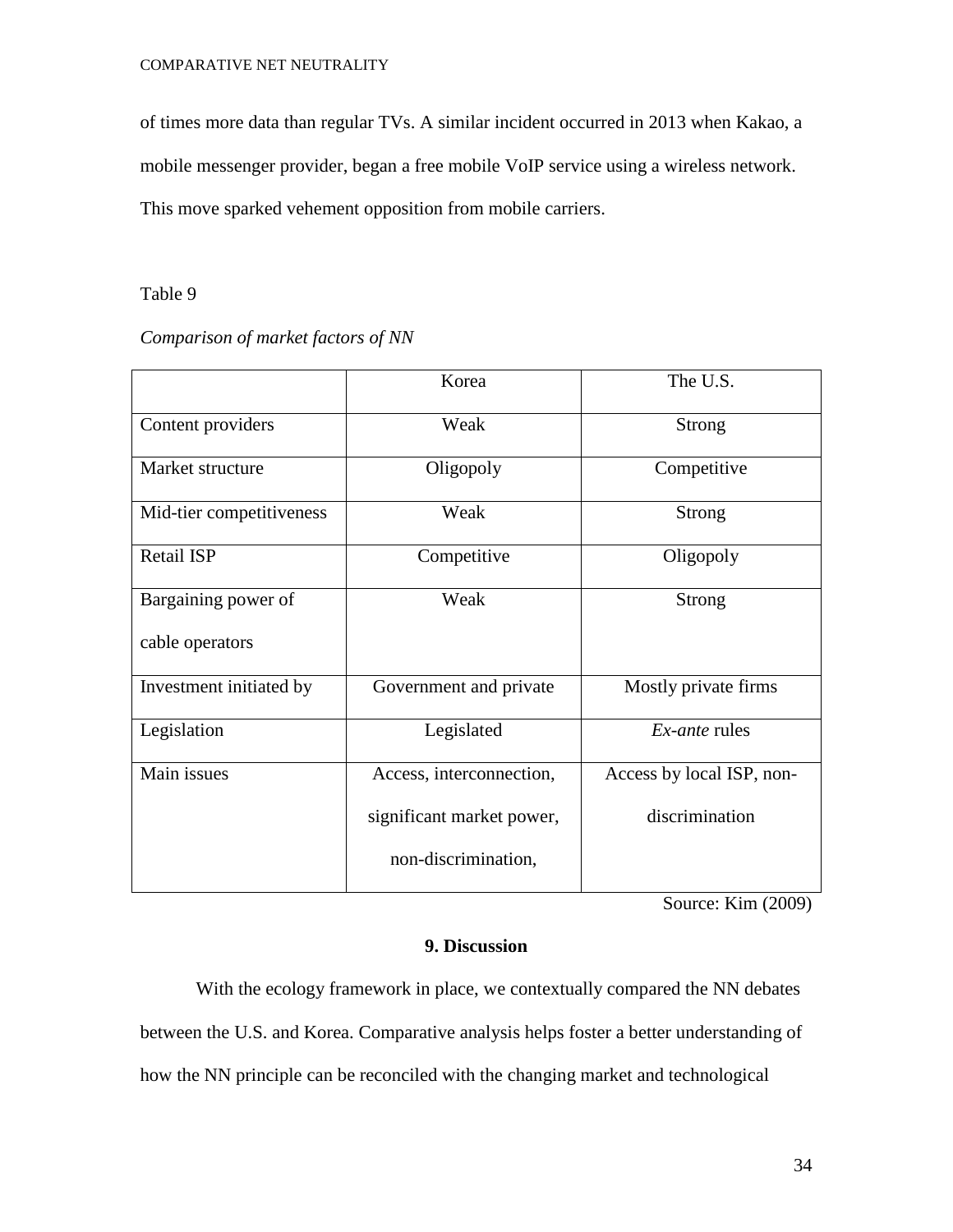environments. The two countries have faced similar NN concerns and problems, although in varying degrees of severity. They have applied different approaches to the problem with different consequences. They have also had inconsistent approaches, making it difficult to discern patterns and perform one-to-one comparisons. By and large, U.S. regulators have attempted to impose rules that *ex-ante* determine bounds of permissible conduct by IP-based networks. In Korea, a case-by-case approach that includes guidelines of acceptable practices and regulates competition has been implemented. Korea's approach is at times characterized as the lack of formal, specific rules, and broad authority granted by the law to the government. While proactive competition regulation emphasizes the intervening role of government, Korea's approach shows differently in the NN case leaving obscured and unmanaged situation at times. Occasional or sporadic problems related to NN might be addressed *ex-post* through the exercise of competition law, but this approach may create further problems if conflicts are not resolved in a fundamental manner. In the U.S., a key regulatory philosophy has been to regulate only when necessary to address market power. This philosophy has been applied to NN cases, and several substantive themes can be drawn from the NN approach. As Powell and Cooper (2011) summarize, these themes include (1) free speech and democracy (discussion of the impact of neutrality on free speech and democracy); (2) innovation and investment (arguments addressing the balance of innovation and investment at the core and edges of the network); (3) competition and market forces (discussion of the role of competition and market forces in determining the necessity of regulation); and (4) history and precedent (arguments pointing to the Internet's technical or regulatory foundations as justification in favor of or against neutrality).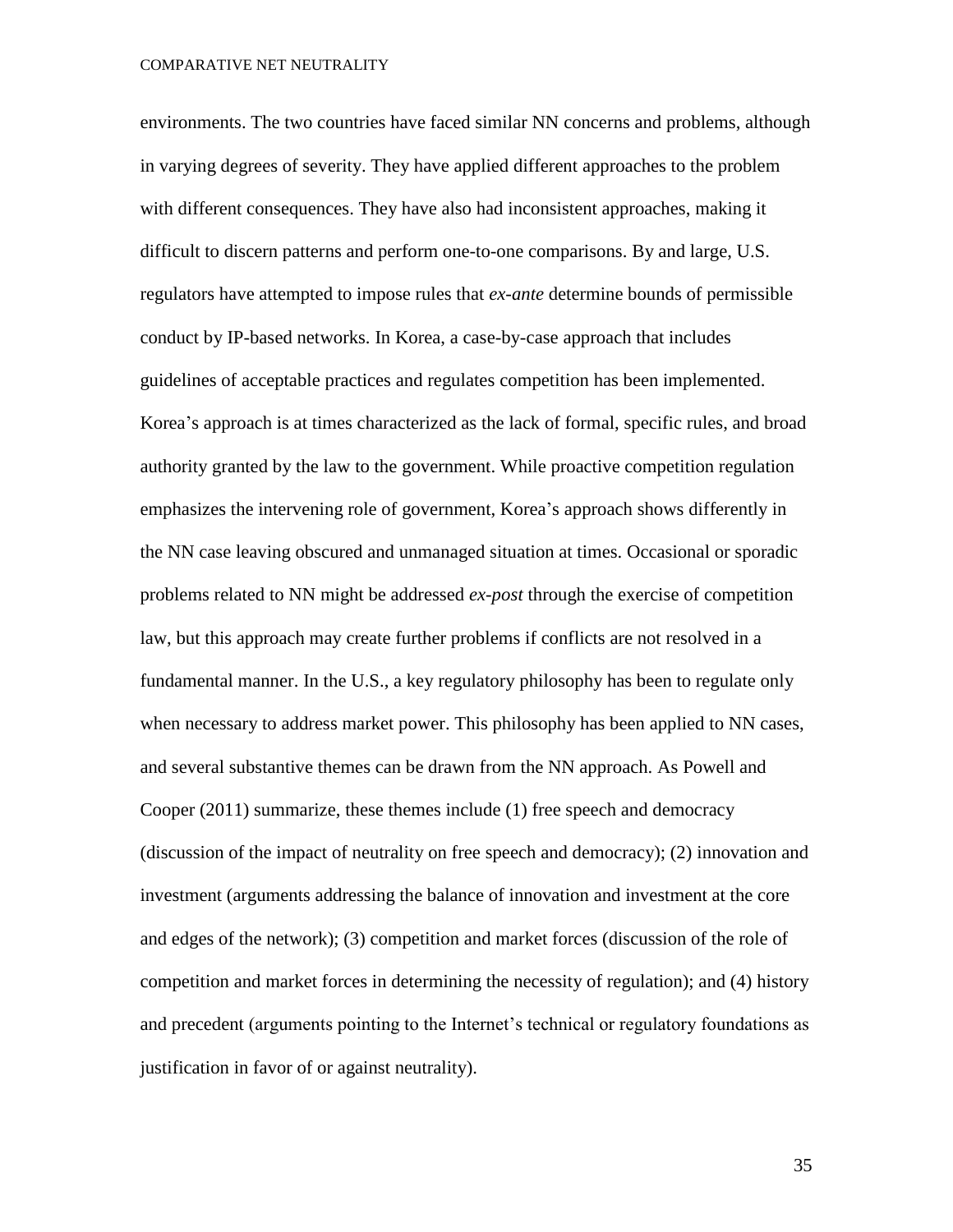By juxtaposing the two cases, is becomes clear that the network problem is far too complicated for even the most sophisticated regulator to craft a single set of meaningful rules to enforce a NN solution. It is unlikely that a single set of *ex-ante* or *ex-post* rules would effectively address all of the challenges presented by NN without running the risk of over-regulation (Crocioni, 2011). The market must be empowered to constrain behavior in the most economically efficient way. For this, a clear statement of acceptable carrier and subscriber behavior is needed, and must be facilitated by governmental supervision. However, when competition is imperfect, there will be the need for regulatory intervention. Since NN is a subset of ongoing competition issues, efforts to address NN should focus on solving the underlying lack of competition, not one-off network traffic management solutions. NN is an on-going issue, and a more fundamental long-term solution is necessary.

#### **10. Conclusion**

Our findings reveal different patterns of the debate, shedding light on insights for the next generation of Internet environments. The differences between national approaches provide a way to understand both contextual differences between regulatory cultures and substantive differences between policy interpretations. The underlying tensions between fundamental values and regulatory responsibilities that have fuelled the NN debates in both countries are unlikely to disappear or be mitigated for the time being.

Our analysis in this study reveals that NN governance is an outcome of contextual interactions of regulation, broadband, market, and users. NN is not a final deliverable or a certain status; it is an ongoing process with a goal of making society and markets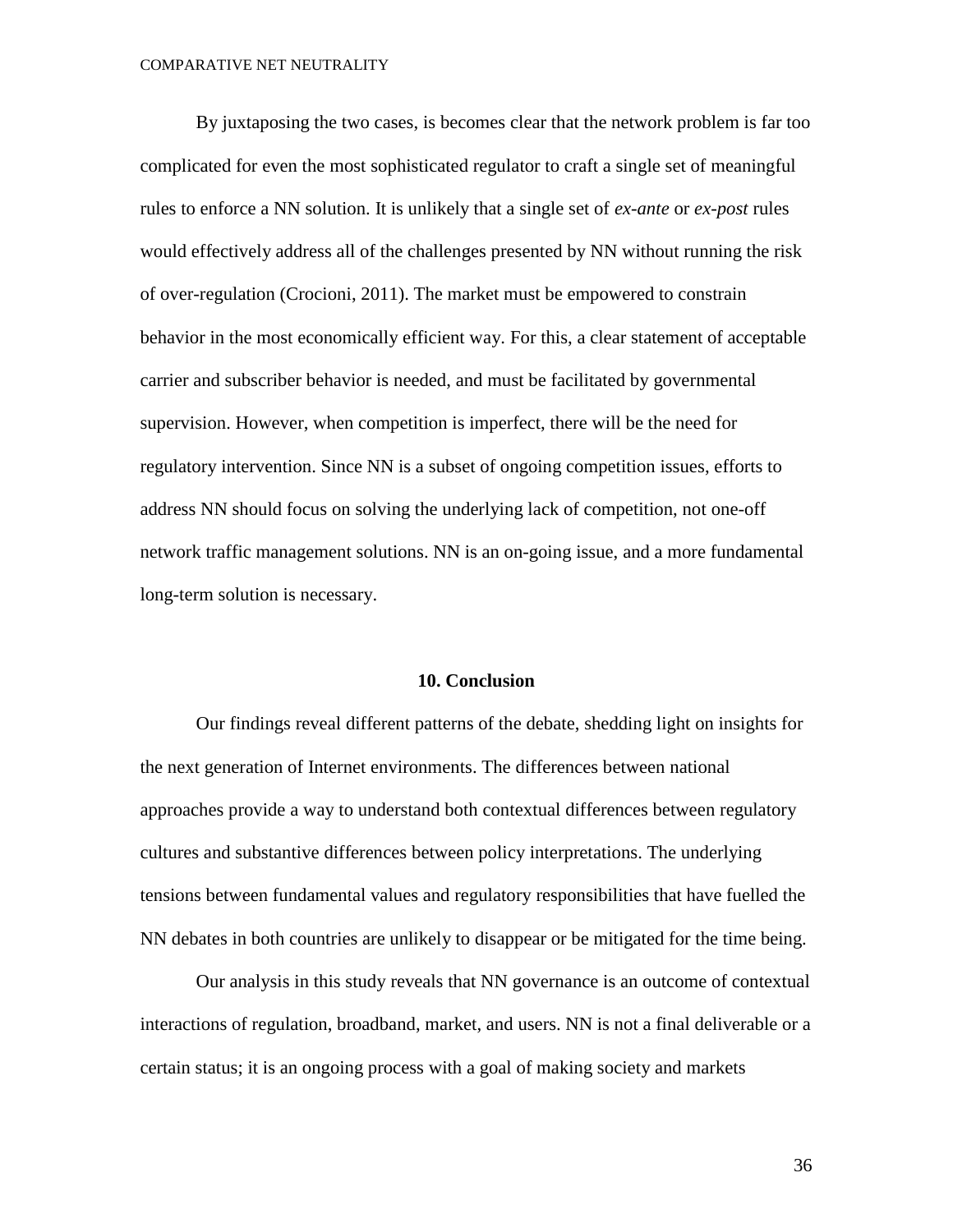equitable and sustainable platforms for competition and innovation. Given the complexity embedded in nature, there is no "one-size-fits-all" solution to NN. While our analysis confirms this position, the results of our analysis leave more questions than answers. It remains difficult to describe *ex-ante* what a serious violation of NN is. In the same manner, it is also not easy to correct problems with *ex-post* tools that have already occurred and thus seriously damaged the market. As an anticipatory government intervention, the U.S. approach may assume the likelihood of misconduct and thus a need to resort to preventive government measures. By remedial government intervention, Korean government has utilized regulatory restraint and punitive intervention when bad conduct materializes. While it is difficult to make general concepts actionable or enforceable regulations, this difficulty inherently relates to differences in perceptions of NN, which in turn are deeply rooted in society and people's perceptions. Thus, wide variation in the definition of NN creates ambiguous notions of effective competition. Managing competition in harmony with public interest is challenging where there is an entrenched, powerful incumbent, as in Korea and the U.S. This situation leads to politicized rulemaking and even regulatory capture in both countries. In addition, both markets change too quickly for administrative or legislative management, making effective competition the best remedy.

To conclude, any effective regulatory strategy to addressing NN may comprise a broad spectrum of approaches, including *ex-ante* principles, pre-specified guidelines for acceptable practices, and precompetitive regulation. Regulators should be focused on introducing or reintroducing effective, sustainable competition. Both governments should not view NN from the dichotomy of logic between competition and regulation, but rather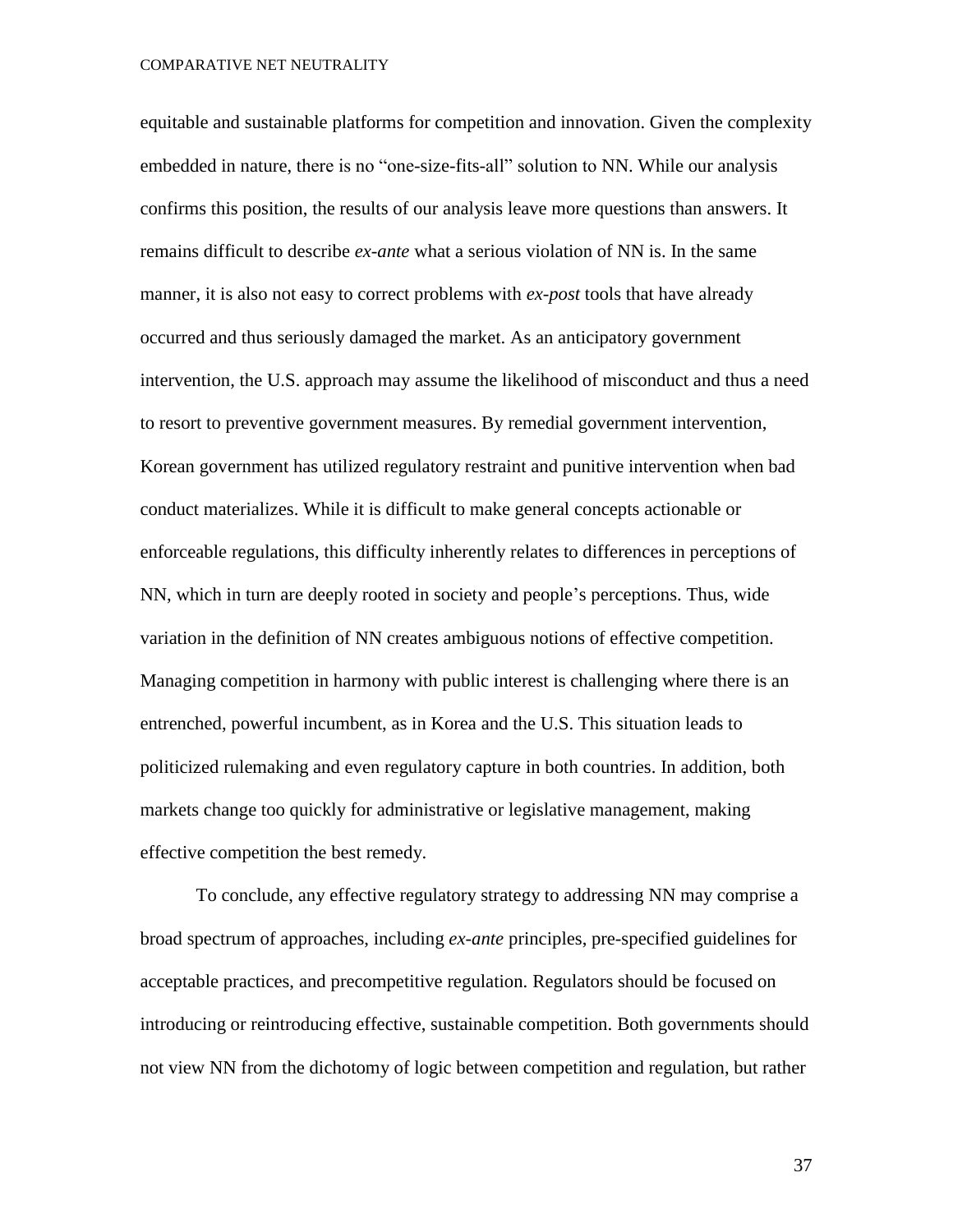seek strategies that create and maintain the broadband ecosystem by encouraging diverse users, more network providers, more service providers, and more content suppliers to join the ecosystem. As the NN debate has brought the battle over the broadband ecology of the smart environment to the surface (Heimann, 2011), the issues require constant and coherent realignment, making NN a long-term project for sustainable ICT ecology.

#### References

- Carter, K. R., Watanabe, T., Peake, A., Marcus, J., & Scott, A. (2010). Comparison of network neutrality approaches. In: The U.S., Japan, and the European Union (July 28, 2010). Available at SSRN: http://ssrn.com/abstract=1658093 or http://dx.doi.org/10.2139/ssrn.1658093.
- Cheng, A., Fleischmann, K., Wang, P., Ishita, E., & D. Oard,  $(2012)$ . The role of innovation and wealth in the net neutrality debate. *Journal of the American Society for Information Science and Technology, 63* (7), 1360-1373.
- Cheng, H.K., Bandyopadhyay, S., & Guo, H. (2011). The debate on net neutrality. *Information Systems Research, 22,* 60-82.
- Choi, J., & Kim, B. (2010). Net neutrality and investment incentives. *RAND Journal of Economics, 41*(3), 446-471,
- Frieden, R. (2005). Lessons from broadband development in Canada, Japan, Korea and the U.S. *Telecommunications Policy*, *29*, 595-613.
- Hart, J. (2011). The net neutrality debate in the United States*. Journal of Information Technology & Politics, 8* (4), 418-443.

Heimann, T. (2011). Observing network neutrality: The legal challenges of a digital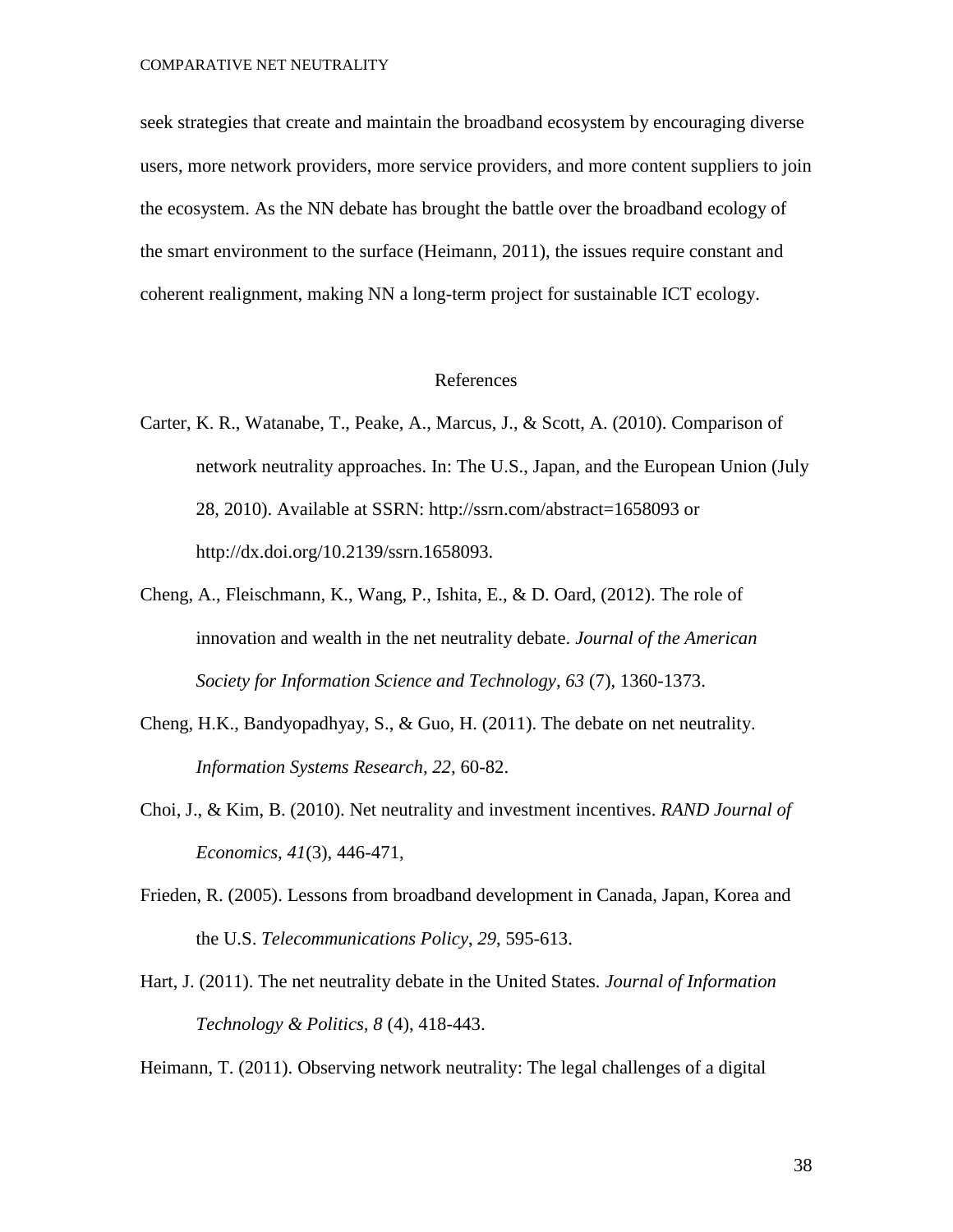ecology. *Humboldt Forum Recht, 6,* 1-9. Available http://www.humboldt-forumrecht.de/english/6-2011/index.html

- Kim, Y., Kelly, T., & Raja, S. (2010). *Building broadband: Strategies and policies for the developing world.* Global Information and Communication Technologies Department of World Bank. January 2010, Washington D.C.
- Kim, B. (2009). A comparison of network neutrality debates between U.S. and South Korea. *11th International Conference on Advanced Communication Technology*. Jan. 15-18, 2009, 3, 1785-1790.
- Kraemer, J., Wiewiorra, L., & Weinhardt, C. (2013). Net neutrality: A progress report. *Telecommunications Policy, 37*(9), 794-813.
- Obama, B. (2011, May). *Remarks by the president on securing our nation's cyber infrastructure*. Speech presented at the White House, Washington, D.C.

Ohlhausen, M. (2013). Net neutrality vs. net reality. *Engage*, *14*(1), 81-87.

- Ohm, P. (2010). When network neutrality met privacy. *Communications of the ACM, 53* (4), 30-32.
- Powell, A., & Cooper, A. (2011). Net neutrality discourses: comparing advocacy and regulatory arguments in the United States and the United Kingdom*. The information society, 27* (5), 311-325.
- Sandvig, C. (2007). Network neutrality is the new common carriage. *Info: The Journal of Policy, Regulation, and Strategy 9*(2/3), 136-147.
- Shin, D., & Han, E. (2012). How will net neutrality be played out in Korea? *Government Information Quarterly, 29* (2), 243-251.

Shin, D., & Choo, H. (2011). Demystifying Internet neutrality of South Korea with